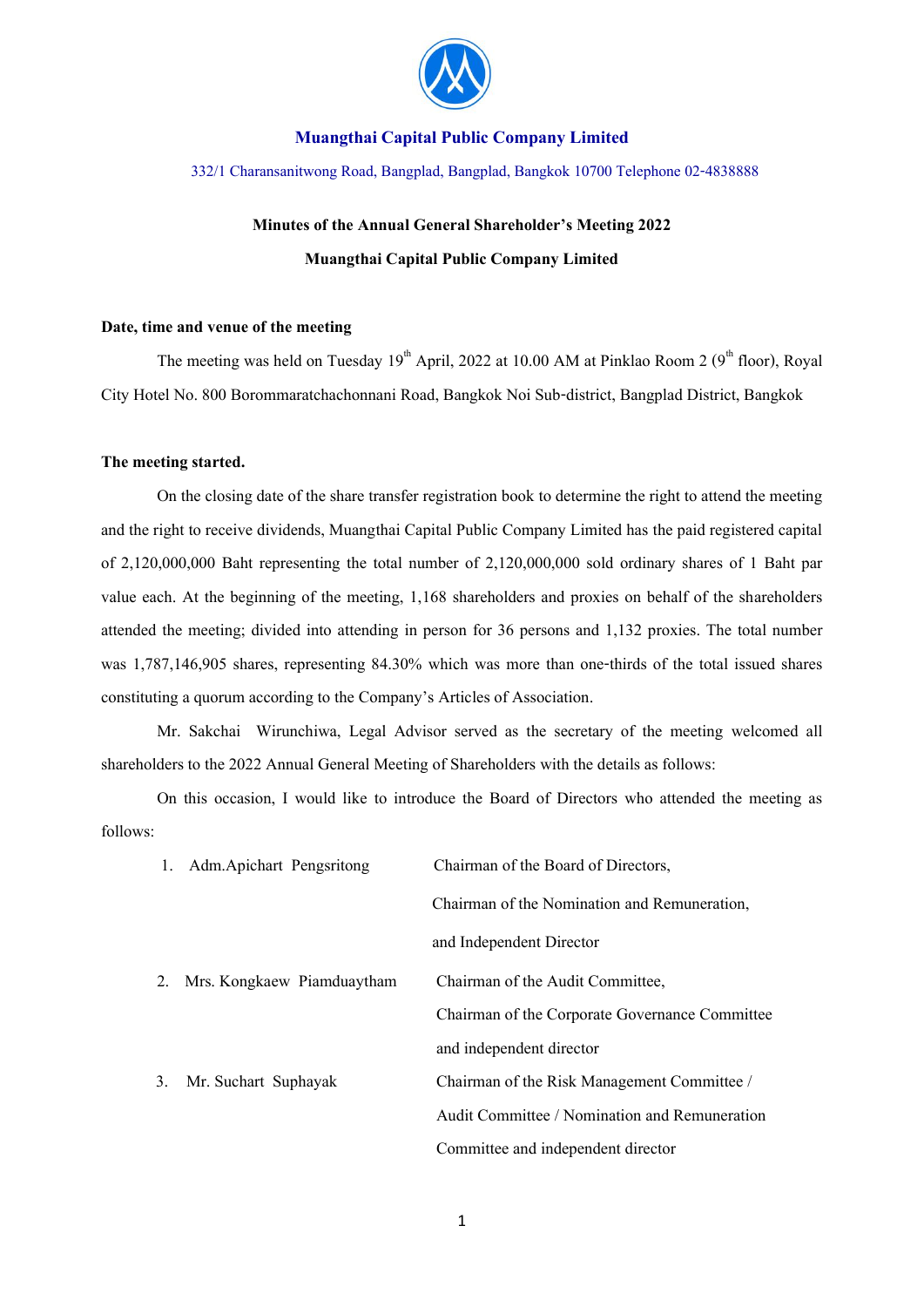

# 332/1 Charansanitwong Road, Bangplad, Bangplad, Bangkok 10700 Telephone 02-4838888

|    | 4. Mrs. Nongnuch Dawasuwan | Audit Committee, Risk Management Committee, |  |
|----|----------------------------|---------------------------------------------|--|
|    |                            | Corporate Governance Committee              |  |
|    |                            | and independent director                    |  |
|    | 5. Mr. Chuchat Petaumpai   | Chairman of the Executive Committee, Risk   |  |
|    |                            | Management Committee and director           |  |
|    | 6. Mrs. Daonapa Petampai   | Managing director and director              |  |
| 7. | Dr. Suksit Petampai        | Nomination and Remuneration Committee,      |  |
|    |                            | Corporate Governance Committee and director |  |

The Company had a total of 7 directors and 7 directors attended the meeting representing 100% of the directors attending the meeting.

| 1. | Mr.Surapong Pechaumpai           | Deputy Managing Director (senior)                       |
|----|----------------------------------|---------------------------------------------------------|
| 2. | Mr.Parithad Petampai             | Deputy Managing Director                                |
| 3. | Mr.Surat Chayaworadech           | Deputy Managing Director                                |
| 4. | Ms.Duangkhae Songnui             | <b>Assistant Managing Director</b>                      |
| 5. | Ms. Vimonrat Nujul               | <b>Accounting Manager</b>                               |
| 6. | Mr.Somkiat Rasami                | <b>Branch Affairs Manager</b>                           |
| 7. | Mr.Amnat Niamsee                 | Debt Manager                                            |
| 8. | Mr.Chaloem Inhoum                | <b>Assistant Audit Manager</b>                          |
| 9. | Mrs.Pranee Suyaphon              | <b>Assistant Finance Manager</b>                        |
|    | 10. Ms.Renu Pomsomboon           | Assistant Manager of Administration and Marketing       |
|    | 11. Mr. Wirot Loitaplert         | <b>Assistant Manager of IT Support</b>                  |
|    | 12. Mr. Asawin Kluawan           | Assistant IT Manager, Programmer                        |
|    | 13. Mr.Channarong Chaingnoon     | <b>Assistant Purchase Manager</b>                       |
|    | 14. Mr.Kitsada Kuruchitkosol     | <b>Assistant Treasury and Corporate Finance Manager</b> |
|    | 15. Mr. Worawat Kanjanakul       | <b>Assistant Human Resources Manager</b>                |
|    | 16. Ms. Kanokporn Janrattanaporn | <b>Assistance Accounting Manager</b>                    |
|    | 17. Ms.Monthon Onphan            | Company's secretary                                     |
|    | 18. Mr. Akawin Srila             | Compliance                                              |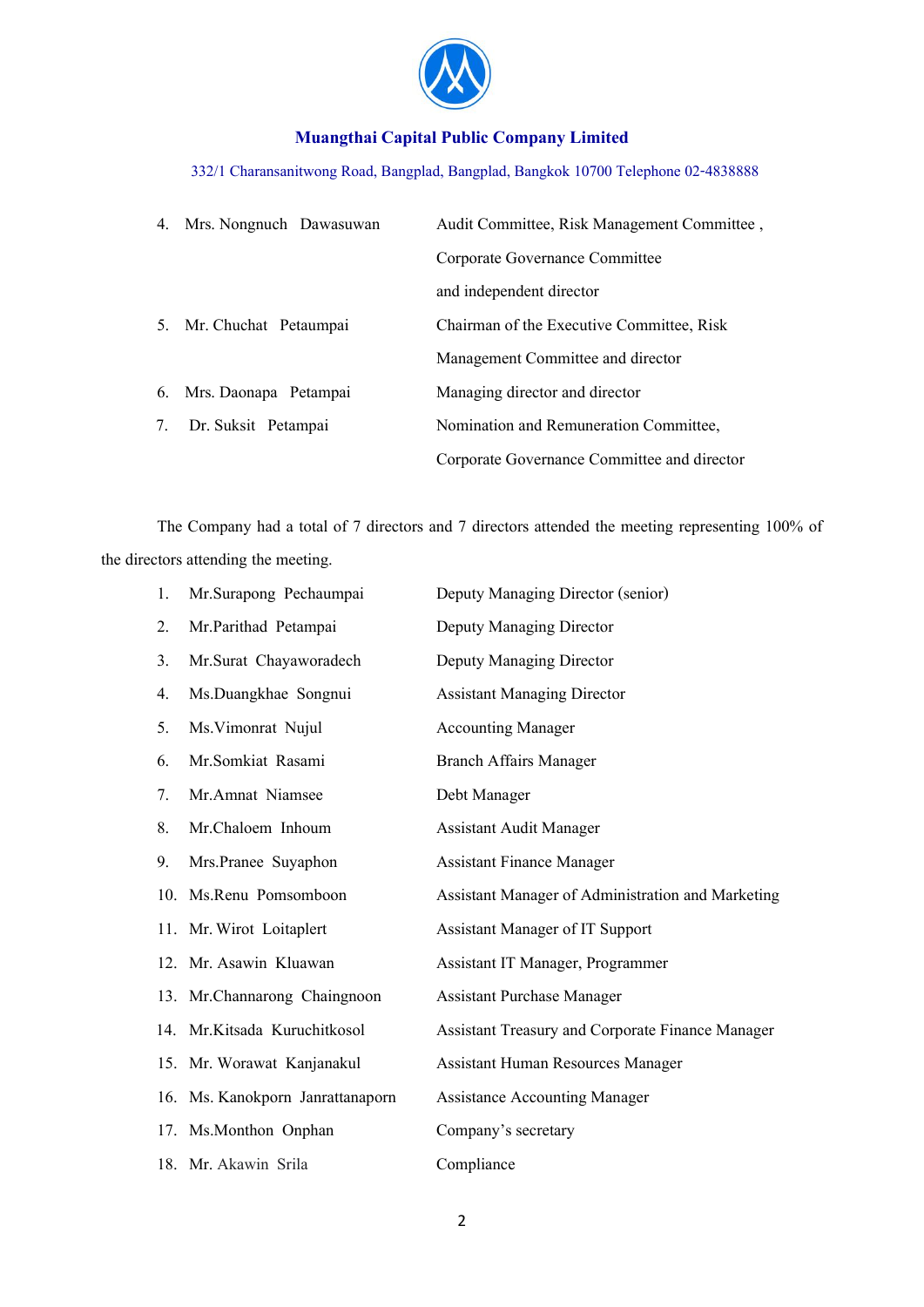

#### 332/1 Charansanitwong Road, Bangplad, Bangplad, Bangkok 10700 Telephone 02-4838888

I would like to introduce the Company's auditor from KPMG Phoomchai Audit Co., Ltd., who audited and certified the 2021 financial statements to attend this meeting:

Ms. Orawan Chunhakitpaisan Certified Auditor with Registration No. 6105

Mr. Sakchai Wirunchiwa, Legal Advisor served as the secretary of the meeting clarified the conditions, criteria and method for counting votes of the shareholders who had to vote for each agenda as follows:

- Article 41 of the Company's Articles of Association stipulated that in the shareholders' meeting, every shareholder had one vote per share. In the case that a shareholder had special interest in any matter, the shareholders would not have the right to vote on such matter.
- For voting and counting votes in this meeting room, the following criteria was set. In voting in each agenda, the Chairman would ask the meeting only those who disagreed and abstained. If no one voted against or abstained, it shall be considered that the meeting has the unanimous resolution approving such agenda. If there are shareholders disagree or want to abstain, all attendees would be asked to vote on the received ballot. The attendees were asked for their favor to raise the hand for the staffs to walk to receive such ballots. The scores would be summed at the central total score unit to announce the results of the votes on that agenda later.
- Due to the gradual registration and the gradual entering to the meeting room of shareholders and proxies, the number of shareholders and proxies attending the meeting in each agenda possibly change and may not be equal.
- For the ballot collection, in order for the operation to be transparent in accordance with good corporate governance, the Company would collect the ballots of shareholders and proxies who agreed on every agenda when the meeting was completed for the benefit of checking the votes in the future. Voting in the meeting was open. It was not in secrecy. The ballots of all shareholders and proxies were collected to ensure transparency in voting.
- If the shareholder or the proxy wished to express an opinion or ask additional questions in each agenda, they were requested to ask through the question paper provided by specifying the names and surnames as well as specifying as shareholder or proxy in order to record the minutes of the meeting accurately and completely.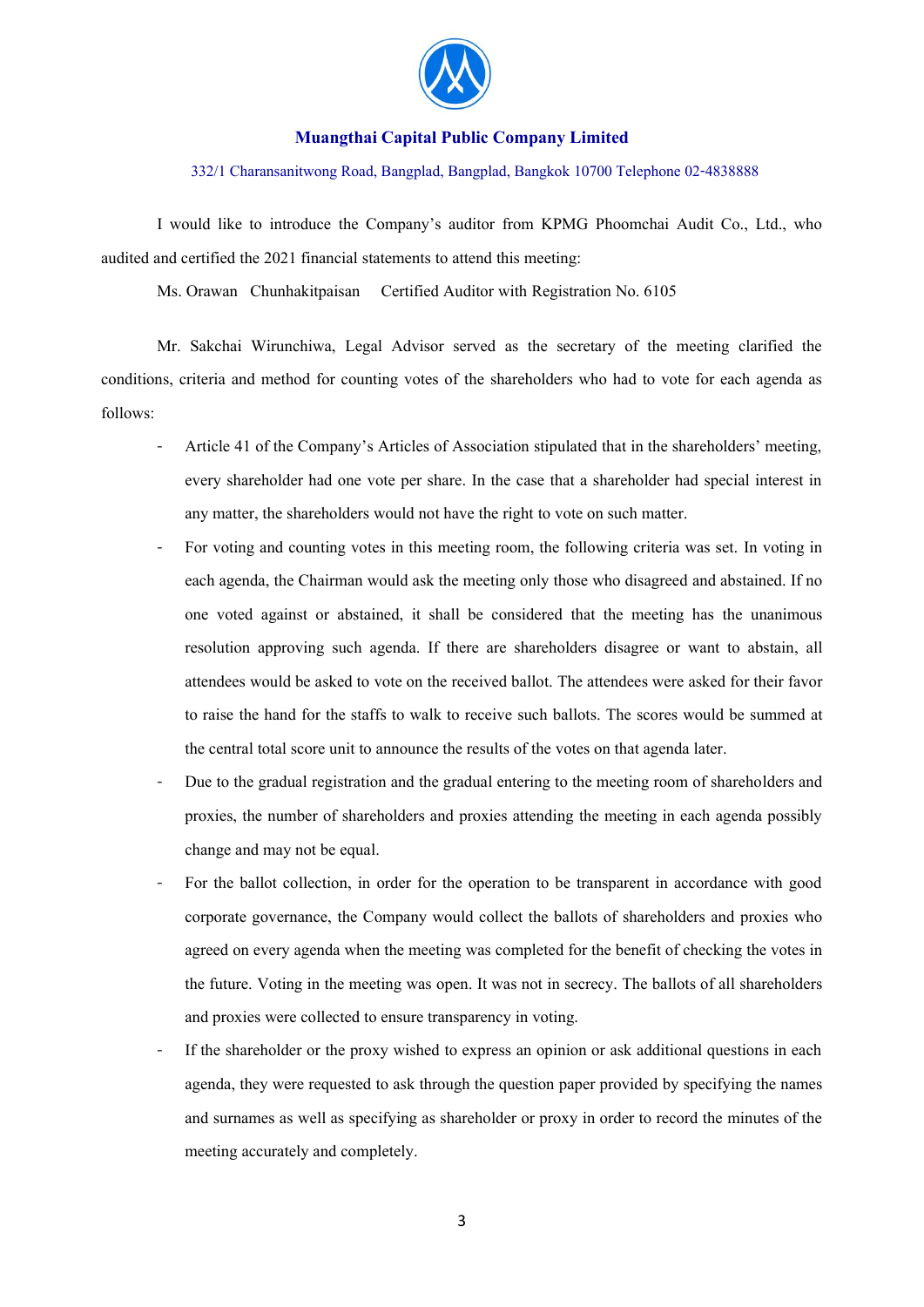

332/1 Charansanitwong Road, Bangplad, Bangplad, Bangkok 10700 Telephone 02-4838888

- In the case that a shareholder had questions or opinions other than the agenda being considered, the inquiry was asked to inquire or give the opinions on other agendas at the end of the meeting. The shareholders were asked to give their opinions or inquiries briefly as well as refraining from asking or expressing opinions on duplicate issues. This was to allow other shareholders to exercise their rights as well. Therefore, shareholders were kindly requested to cooperate in order to make the meeting run smoothly and to administer the meeting in the allotted time.
- In the case that a shareholder or a foreign proxy inquired in English, the Company had prepared the officer for translating questions into Thai and the directors / executives would answer the questions in Thai so that the shareholders who attended the meeting could understand one another. The Company's staffs would translate the answers into English for shareholders who inquired to understand.
- To allow shareholders to acknowledge the minutes of the meeting and be able to verify the accuracy, the Company would publish the mentioned report through the Company's website within 14 days from the meeting date.
- In counting the votes, the Company has provided independent auditors for voting at the shareholders' meeting, namely auditors and legal advisors.

To show transparency in counting votes, the shareholders who wished to act and witness the vote counting were invited to present their identity and inform their name-surname at the microphone so that the staffs could bring such person to the vote counting point in the meeting room.

Mr.Adisak Chansuriya (The shareholder attending in person) volunteered to be the shareholder's representative in witnessing the counting of votes in this time.

The Chairman asked the meeting to consider 10 agendas as follows:

#### **Agenda 1: Consideration to certify the minutes of 2021 Annual General Meeting of Shareholder**

The Chairman proposed the meeting to consider certifying the minutes of 2021 Annual General Meeting of Shareholders held on  $20<sup>th</sup>$  April, 2021. The Company sent the copy of such minutes of meeting to the shareholders for consideration in advance together with the meeting invitation letter. The Board of Directors had the opinion that the minutes of 2021 Annual General Meeting of Shareholders were correct and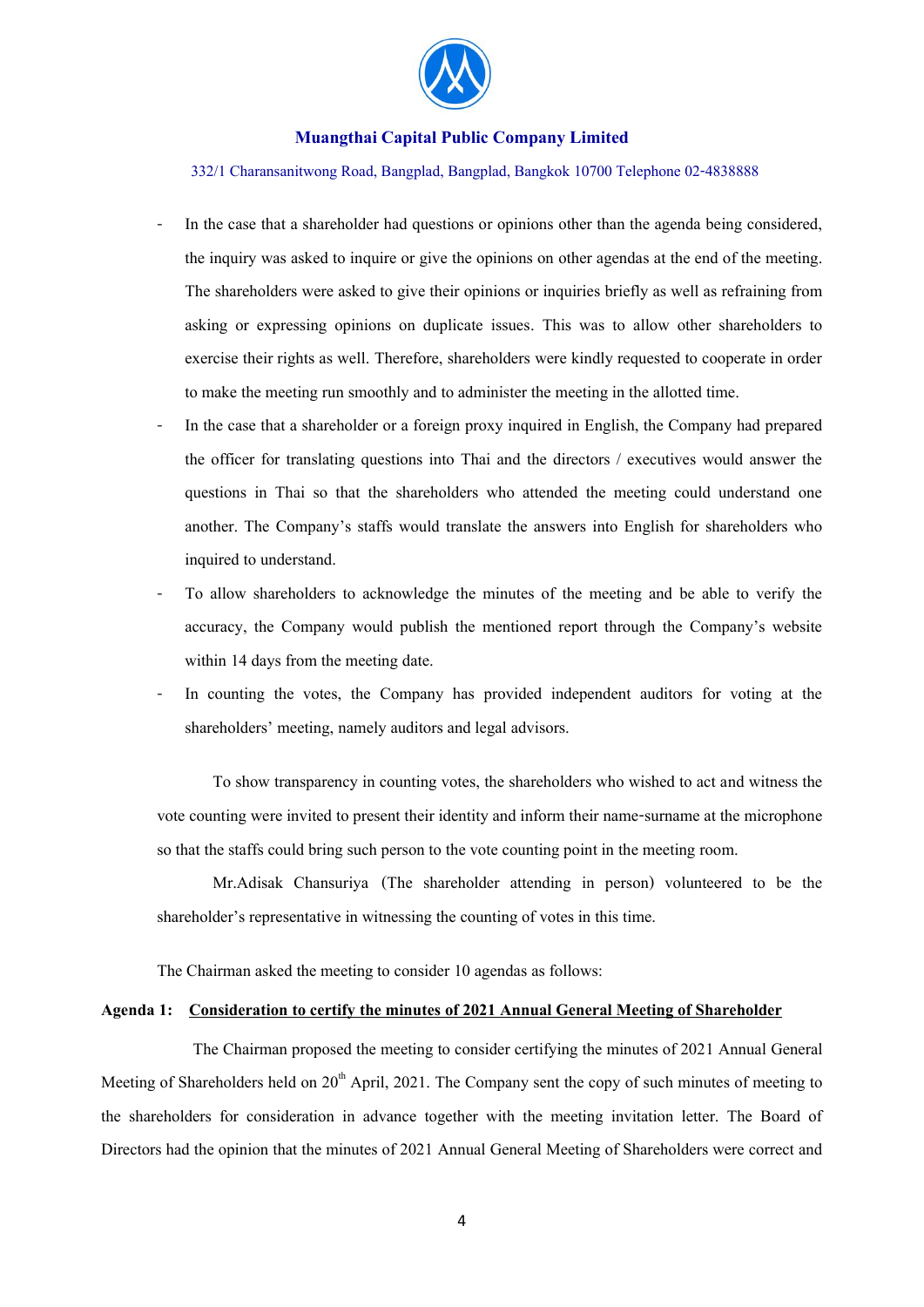

332/1 Charansanitwong Road, Bangplad, Bangplad, Bangkok 10700 Telephone 02-4838888

accurate. It was then deemed appropriate to propose the minutes to the Annual General Meeting of Shareholders for certifying such minutes of meeting.

- **The Chairman** asked whether any shareholder wanted to ask or give the opinion on the 1<sup>st</sup> agenda or not. As no shareholder wanted to ask or give any opinion, the shareholders were asked to give the resolution in this agenda.
- **Meeting's resolution** The resolution was made to certify the minutes of 2021 Annual General Meeting of Shareholders with the majority votes of the shareholders attending the meeting and having the right to votes as follows:

| <b>Shareholders</b> | <b>Votes</b>  | Percentage $(\% )$ |
|---------------------|---------------|--------------------|
| Agree               | 1,787,159,320 | 100.00             |
| Disagree            | 0             | $\theta$           |
| Abstain             | 0             | 0                  |
| Invalid ballots     | 0             | $\theta$           |
| <b>Total</b>        | 1,787,159,320 | 100.00             |

Note : In this agenda, there were more shareholders attending the meeting from the beginning of the meeting for 6 person, representing 12,415 shares.

The total of 1,174 shareholders attended the meeting representing 1,787,159,320 shares.

### **Agenda 2: Acknowledgement on the operational performance of the Company in the year 2020**

**The Chairman** The Board of Directors has presented the operational performance, analysis and explanation of the Company's management for the year 2021 as shown in the Annual Registration Statement and Annual Report 2021 (Form 56-1 One Report) of the Company on pages 85 to 95 and the financial statements for the year ending on  $31<sup>st</sup>$  December, 2021, on pages 156 to 253 for the shareholders to be informed of the summary of the Company's operational performance for the year 2021 in a complete and easily understandable manner. Next, I would like to assign Mr. Chuchat Petaumpai, Chairman of the Executive Committee, to report the Company's operational performance of the year 2021 as follows: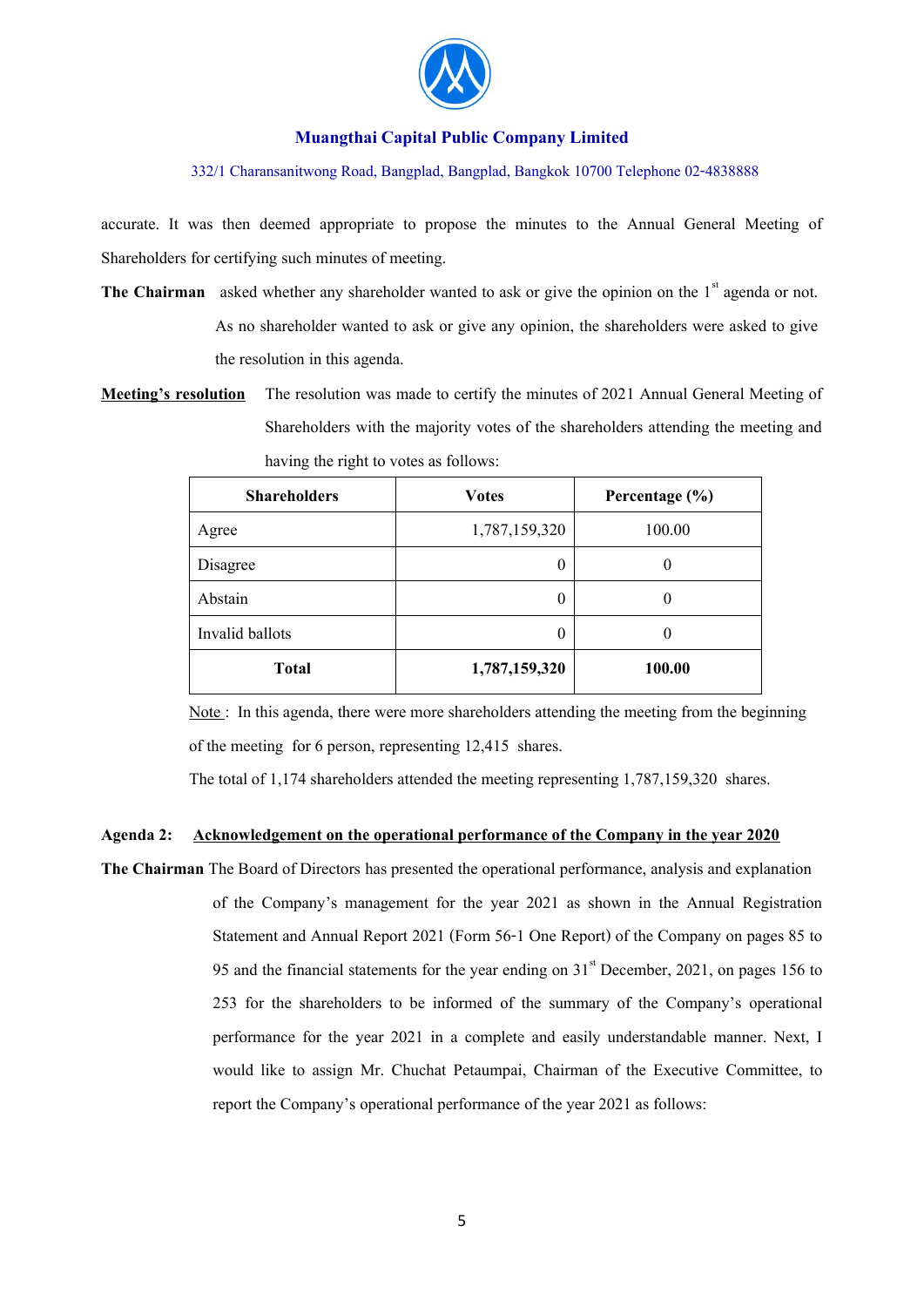

#### 332/1 Charansanitwong Road, Bangplad, Bangplad, Bangkok 10700 Telephone 02-4838888

**Mr. Chuchat** Reported the Company's operational performance of the year 2021 to the shareholders as follows:

### Growth of outstanding account receivable

The Company had outstanding receivables in 2021 at 91,813 million baht whereas those in 2020 was at 70,968 million baht calculated as an increase of 20,845 million baht or 29.37 percent. The increasing outstanding account receivables was resulted from the continual expansion of branches to expand the service areas. In 2021, there were 5,799 branches, an increase of 915 branches from the year 2020 with 4,884 branches.

The proportion of outstanding loans classified by collateral were as follows:

| Outstanding account receivables - Motorcycle Loans           | 32.18%    |
|--------------------------------------------------------------|-----------|
| Outstanding account receivables - Car Loans                  | 32.14%    |
| Outstanding account receivables - Agricultural Vehicle Loans | $3.75\%$  |
| Outstanding account receivables – Personal Loans             | $10.67\%$ |
| Outstanding account receivables – Nano Finance Loans         | $6.45\%$  |
| Outstanding account receivables – Title deed loans           | 10.22%    |
| Outstanding account receivables - Hire Purchase Loans        | 4.59%     |

- The outstanding account receivable amount in 2021 was at 91,813 million baht whereas those in 2020 was at 70,968 million baht calculated as an increase of 20,845 million baht or 29.37 percent.
- The total income in 2021 was 16,019 million baht whereas those in 2020 was at 14,733 million baht calculated as an increase of 1,286 million baht or 8.73 percent.
- The net profit in 2021 was 4,945 million baht whereas those in 2020 was 5,214 million baht calculated as an decrease of 269 million baht or 5.16 percent.
- The Company had a non-performing loan ratio of 1.39 percent with 5,799 branches.

Allowance for expected credit losses and non-performing debt

- For the non-performing loans, in 2021, the Company had non-performing loans of 1,276 million baht calculated as 1.39 percent of the total account receivables.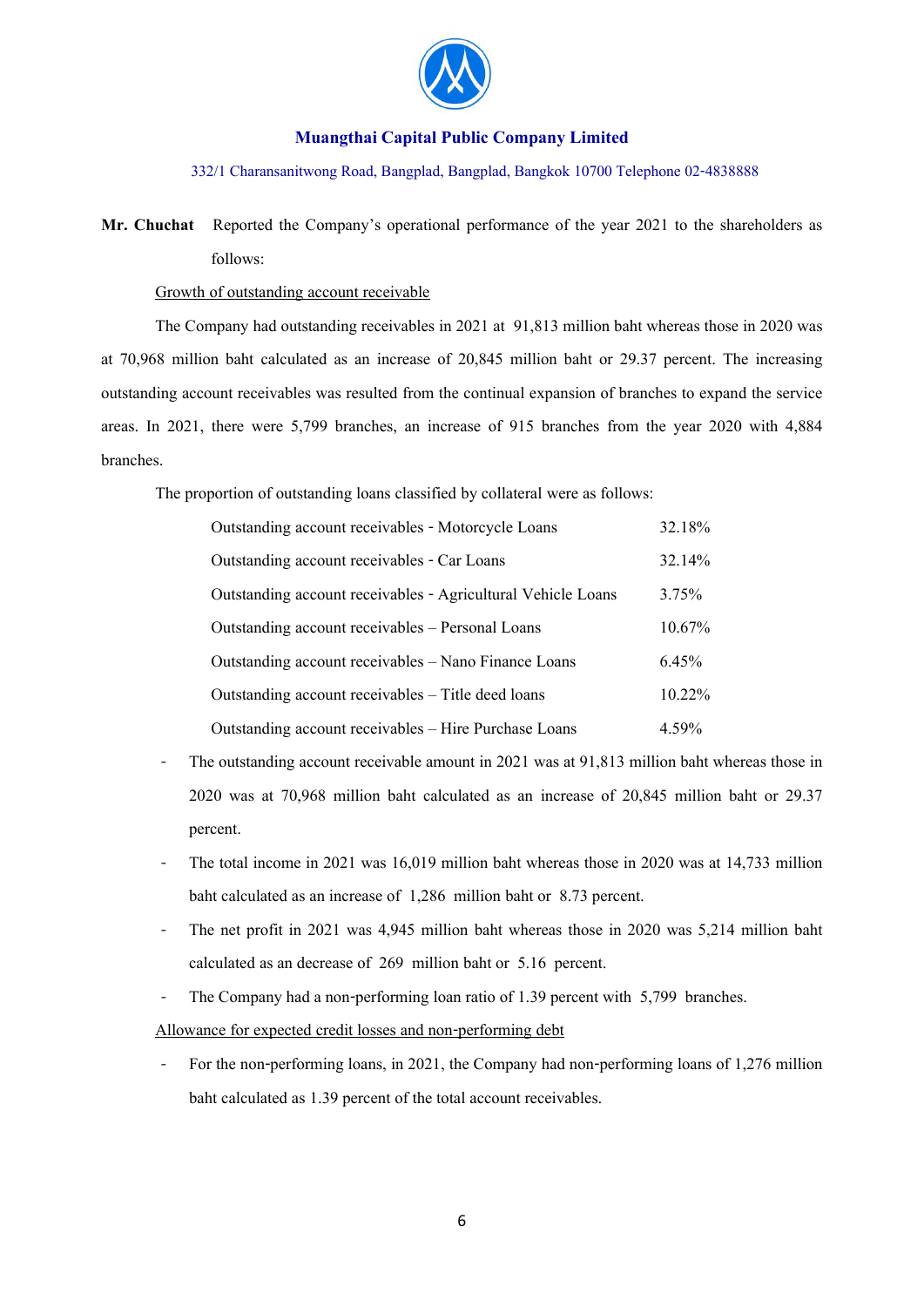

332/1 Charansanitwong Road, Bangplad, Bangplad, Bangkok 10700 Telephone 02-4838888

- In setting up an allowance for doubtful accounts of 2021, the Company set the allowance for doubtful accounts of 1,832 million baht calculated as 143.57 percent of the non-performing loans (NPL).
- The Company and the subsidiaries had the total revenue of 16,019 million baht compared to those of 2020 at 14,733, an increase of 1,286 million baht or 8.73 percent.
- The revenue in 2021 amounted to 16,019 million baht, which was interest and service fee income of 15,195 million baht or 94.86 percent of total income. Other income was 824 million baht or 5.14 percent

#### Interest rate spread

- - The interest income ratio was at 19.04%. The decrease was from the Company's support of the government policy by cutting interest rates on loans to help more than 2.5 million debtors to be relieved from the impact of Covid-19. The interest rate paid at 3.34% was the decrease as a result of the policy of low interest rate in 2021. The interest rate was 0.50% resulting in the decrease in the cost of issuing debentures in 2021 causing the interest rate spread (SPREAD) to be at 15.70%.
- In 2021, The net profit margin was 30.87 percent and the return on equity was 21.71 percent.
- In 2021, The Company and the subsidiaries had the operating expenses of 6,692 million baht, an increase of 13.31 percent compared to the year 2020. The expense to income ratio in 2021 was 50.11 percent.
- The debt-to-equity ratio in 2021 was 2.96, an increase from 2020 at 2.73 times, with shareholders' equity of 24,869 million baht and total liabilities of 73,521 million baht.
- In 2021, most expenses were employee expenses totaling 4,272 million baht or 61.36 percent of operating expenses followed by depreciation and amortization of 1,258 million baht or 18.07 percent.

With the commitment of the Company to operate business under good corporate governance, in the past year, the Company received an important award which was the pride of the Company and all employees as follows: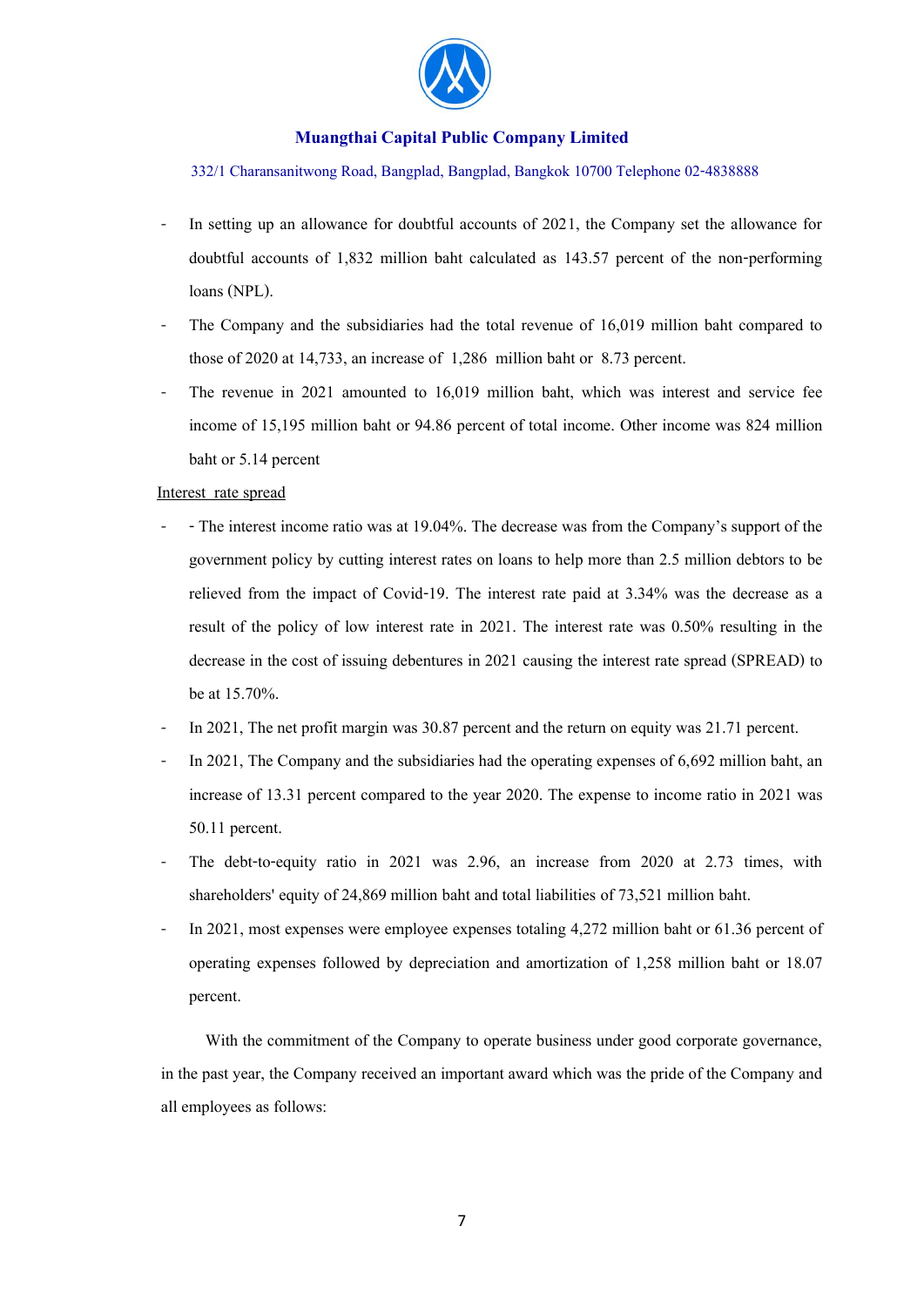

#### 332/1 Charansanitwong Road, Bangplad, Bangplad, Bangkok 10700 Telephone 02-4838888

- 1. Received "Excellent" (Five stars) scoring of the Corporate Governance Report of Thai Listed Companies 2021 (CGR), conducted by the Thai Institute of Directors (IOD) for the 4<sup>th</sup> consecutive year.
- 2. Received "Very Good" (99 points) scoring of AGM checklist quality in 2021, conducted by the Thai Investors Association.
- 3. Even if in the Covid-19 pandemic which causes economic volatility around the world, TRIS Rating affirmed the company rating at BBB+ with a "Stable" outlook.
- 4. Received "A" scoring of MSCI ESG Index in the consumer finance industry, conducted by MSCI for the  $2<sup>nd</sup>$  consecutive year.
- 5. The company is selected as a member and rated in the FTSE4Good Index Series in the FTSE4Good Emerging Index from FTSE Russell, 3.5 out of 5 rating scale or equal to 1.4 times of the industry average.
- 6. As the result of "ASEAN and Thailand's Top Corporate Brands" research, the company is selected as a "Thailand Sustainability Investment (TSHI)" by the Stock Exchange of Thailand, for the  $3<sup>rd</sup>$  consecutive year from sustainable business operations and determined to be a microfinance provider who is responsible to all of the stakeholders and be a role model to others entrepreneurs in this industry in terms of corporate governance and aware of the impact and strategy development covered the environment, society, and corporate governance (ESG) for further sustainable development.
- 7. Received "Thailand's Top Corporate Brands 2021" award with the highest corporate brand value in the finance and securities sector, from Master in Branding and Marketing, Chulalongkorn Business School.
- 8. Received the GLOBAL BANKING & FINANCE AWARDS® 2021, conducted by Global & Finance Review of "The Next 100 Global Awards 2021" in non-bank financial and the company is the only Thai company who received this award.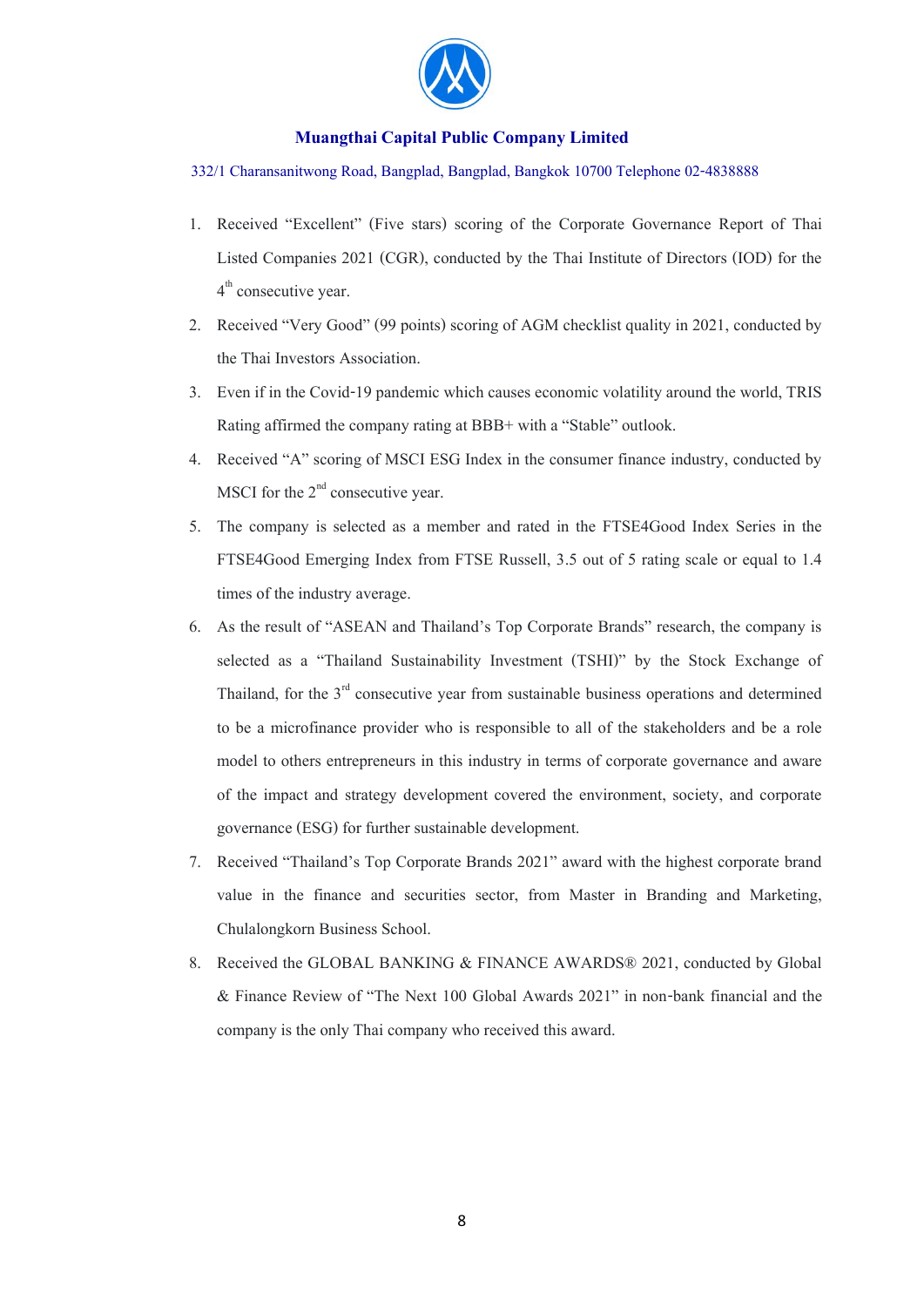

#### 332/1 Charansanitwong Road, Bangplad, Bangplad, Bangkok 10700 Telephone 02-4838888

 Regarding the anti-corruption policy, the Company has been certified with the Thai Institute of Directors (IOD) since May 30, 2019. The Company revised the anti-corruption policy regularly on a yearly basis as well as determining the risk of corruption and bribery possibly occurring in the Company. The risk management measures were reviewed to be appropriate for preventing the risks at the risk appetite.

 In addition, the Company has communicated to all employees at different levels to understand and cooperate for managing such risks effectively with duties, responsibilities and guidelines defined to prevent any doubt about honesty of employees. The Company provides a channel for receiving complaints and has a rapid response process, with the expectation that all employees will jointly monitor in case of any doubt or encountering untreated behavior. It was appropriate and contrary to the Company's anti-corruption policy and good Code of Conduct. The Company would listen to all complaints with equality, transparency, care and fairness to all parties.

Currently, the Company has filed for certificate renewal and it is now under consideration by the Thai Institute of Directors Association (IOD).

**The Chairman** Stated that if any shareholder wished to inquire more information or wanted the company to clarify related issues in this agenda, they should ask through the question paper provided by specifying the name-surname indicated in the question paper.

The shareholders had some inquiries and comments as follows:

- Mr. Saritpong Thesabamrung : (Proxy shareholder) inquired as follows:
	- 1. How do government measures in case of COVID-19 affect the company?
	- 2. How does the AI developed by the Company get feedback from customers?
- Mr. Chuchat Petaumpai : Chairman of the Executive Committee, clarified as follows:

1. As the COVID-19 pandemic situation has started from 2020 and is continuing until 2021 which is the  $3<sup>rd</sup>$  consecutive year, the government sees that most of the people are still in trouble, especially in the early years of WFH (Work From Home). The Bank of Thailand notified to cut interest rates. In response to the government's policy in providing assistance to people affected by COVID-19, the Company's interest rates and fees must be waived and lowered affecting the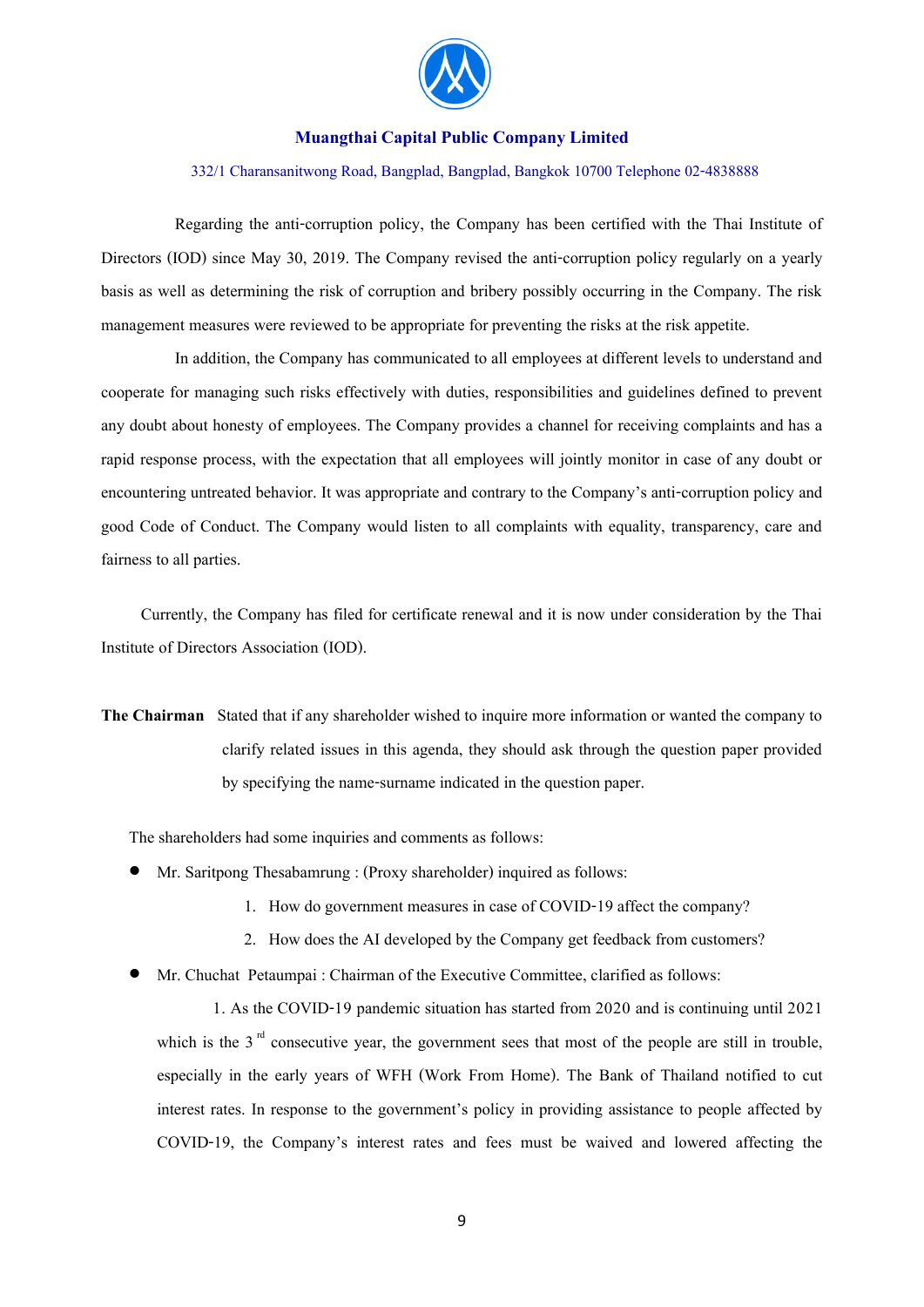

332/1 Charansanitwong Road, Bangplad, Bangplad, Bangkok 10700 Telephone 02-4838888

Company's profits. However, as the situation of COVID-19 gradually relives, everything is expected to gradually improve accordingly.

• Mr.Surat Chayaworadech : Deputy Managing Director, clarified as follows:

2. In the past, the Company has developed application so that the customers can check the outstanding status of the debt balance and the payment can be made through the application and sent through the central system of the Company. This facilitates customers which responds to customers who work regularly that is not convenient to come to pay at the branch during the Company's business hours. As a matter of long distance, the customers can pay through the application. Most of the customers who use the application are modern customers in the working age of 20-40 years old using smart phone. At present, feedback from customers who come to use the app is about 10% of all customers. The Company now emphasizes on employees to invite and recommend that customers turn to use the application system more.

- Mr. Somkid Wongpakorn : (Shareholder presenting in person) asked the following questions:
	- 1. Why there is NPL?
	- 2. Which groups are the NPL for and how much?
	- 3. How is the Company taking action to solve it?
	- 4. Will the gradually increasing interest rates of the global economy cause more trouble to customers?
- Mr. Chuchat Petaumpai : Chairman of the Executive Committee, clarified as follows:

1. Non-Performing Loan (NPL) increased by 1.39%, most of which were commercial banks. This was due to a lot of unemployed people who did not have enough income causing the inability of debt repayment. Therefore, it can be seen that for financial institutes whether it is a commercial bank or a nonbank, NPL will increase. At the same time, at the end of the year, the Company's NPL amount is 1.39%, which is still within the range that the Company has set at 2.00% per year.

2. The collected debt is not a group of debtors on average for each category, but there will be a lot of people working in industrial plants because of factory closures. However, for farmers who borrow money to invest in the season, there was no problem in the past. This group of customers will have little impact. The tourism and service sectors will be affected considerably.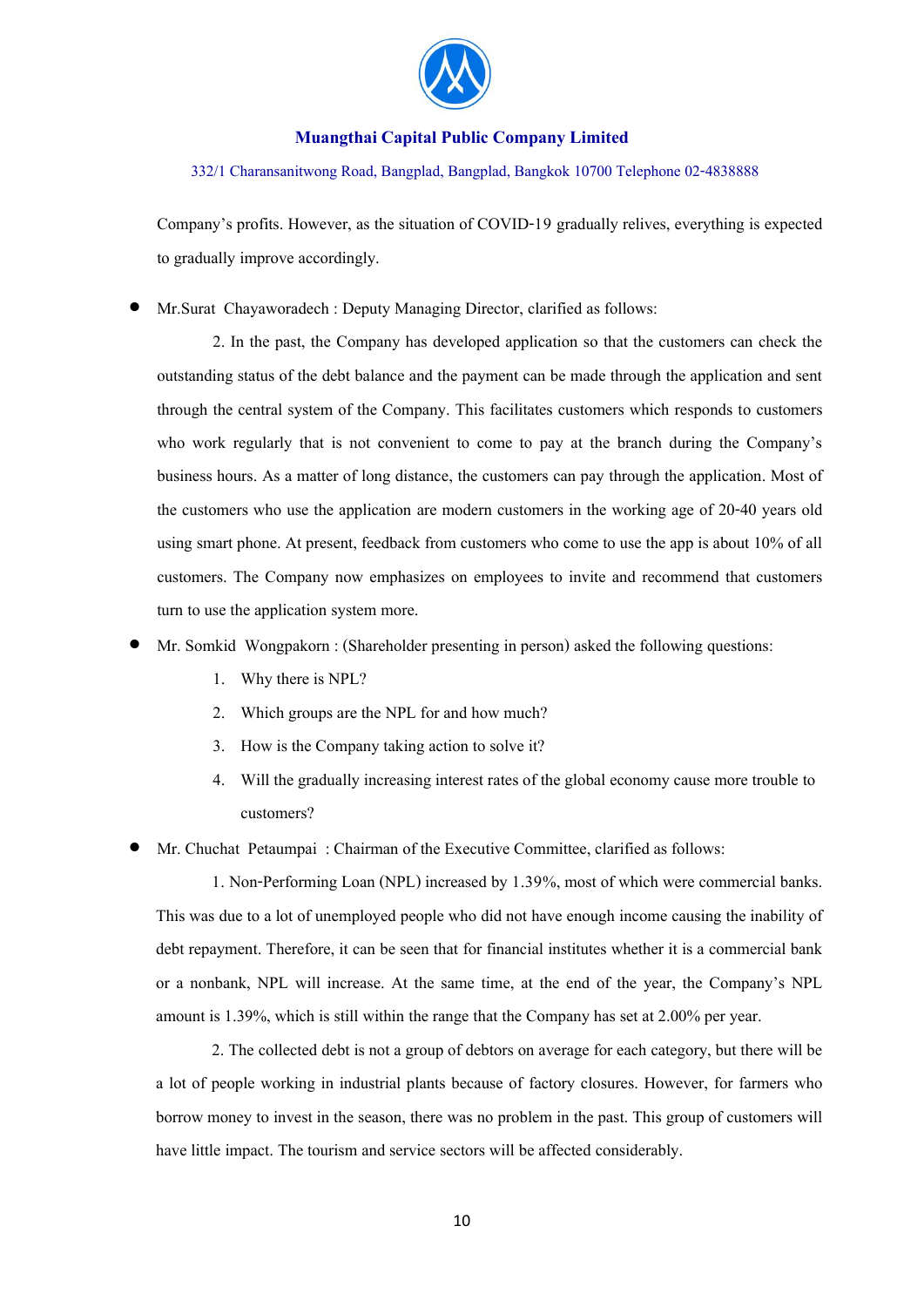

#### 332/1 Charansanitwong Road, Bangplad, Bangplad, Bangkok 10700 Telephone 02-4838888

3. Now the Company has laid out the guidelines for solving the above problems. It operates in accordance with the Bank of Thailand's policy in helping customers who have 1 bill or 2 bills of outstanding NPL by allowing customers to adjust their contracts to help customers achieve lower monthly payments by extending repayment periods.

4. Currently, the government interest rates tend to increase. In the global level, there is also a tendency of increase. As a result, the Company has increased costs. The Company will try to increase the revenues by adding new products to compensate for the Company's operational performance to meet the set target.

**The Chairman** Asked whether any shareholder wanted to inquire or comment on the  $2<sup>nd</sup>$  Agenda or not. When no shareholder wanted to inquire or give any comment, it was passed through to the next agenda.

 **Note :** As this agenda was for acknowledgment, the shareholders therefore did not have to vote.

# **Agenda 3: Consideration to approve the financial statements for the accounting year ending 31st December, 2021**

- **The Chairman** Stated that for the details in this agenda, Mr.Surat Chayaworadech, Deputy Managing Director, was assigned to clarify.
- **Mr.Surat** Clarified to the meeting that according to the Public Limited Companies Act B.E. 1992 ( including the additional revision), Section 112 and Article 55 of the Company's Articles of Association, the Company was require to provide an annual performance report and prepare the balance sheet, profit and loss account to propose to the shareholders' meeting for consideration and approval. For the financial statements for the year ending on  $31<sup>st</sup>$  December, 2021 which have been certified by the Audit Committee, the auditor has audited and commented on the consolidated financial statements and the Company's financial statements with fairness in all material aspects in accordance with the Financial Reporting Standards. These have been approved by the Board of Directors which is disclosed in the Company's Annual Registration Statement/Annual Report (Form 56-1 One Report) page 138-250 to be proposed to the shareholders' meeting for approval.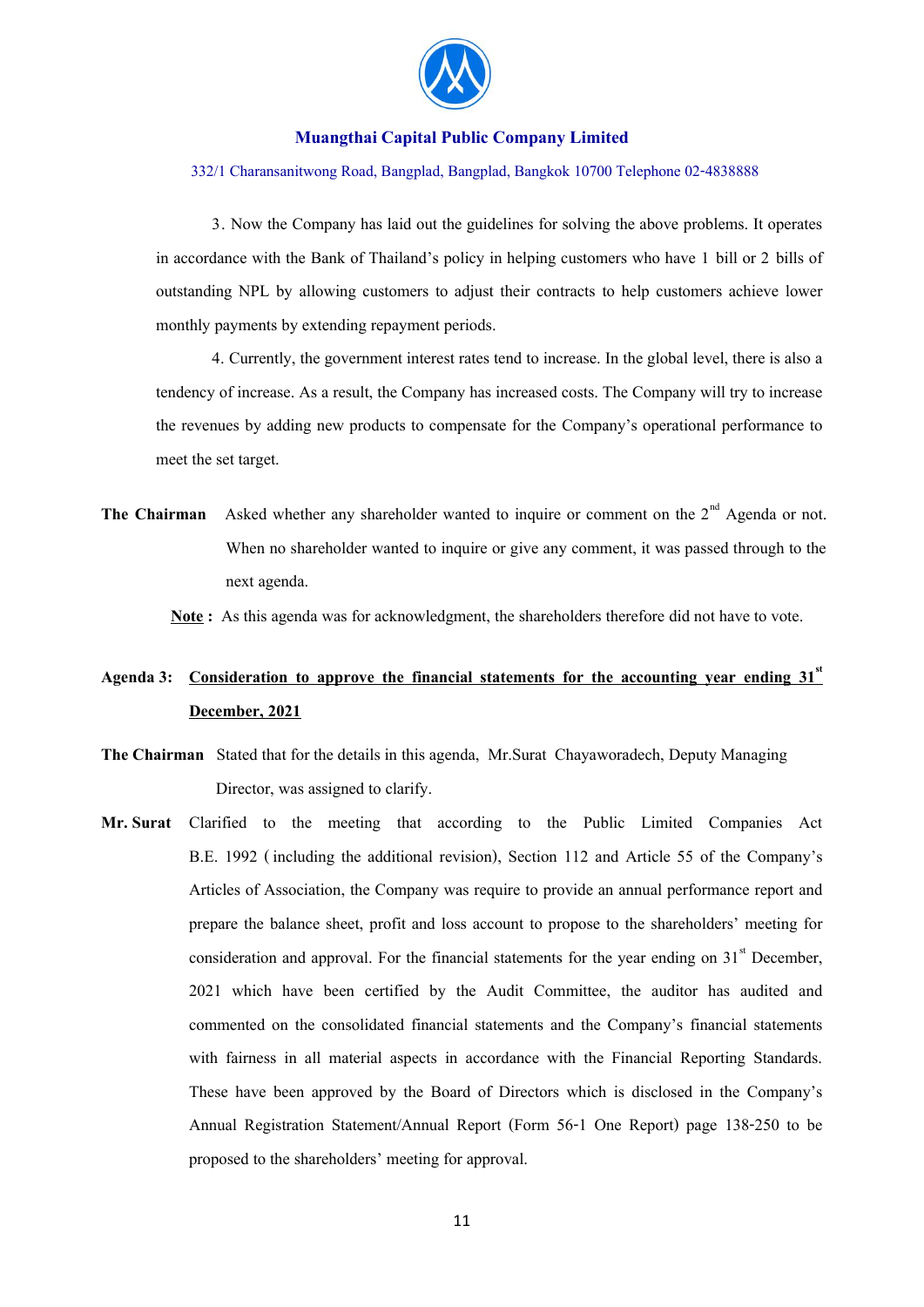

332/1 Charansanitwong Road, Bangplad, Bangplad, Bangkok 10700 Telephone 02-4838888

**The Chairman** Asked whether any shareholder wanted to inquire or comment on the 3<sup>rd</sup> Agenda or not. When no shareholder wanted to inquire or give any comment, the shareholders were asked to give the resolution in this agenda.

**Meeting's resolution:** The shareholders' meeting had the resolution to approve the annual financial statements for the fiscal year ending on  $31<sup>st</sup>$  December, 2021 with a majority vote of the shareholders attending the meeting and having the right to vote as follows:

| <b>Shareholders</b> | <b>Votes</b>  | Percentage $(\% )$ |
|---------------------|---------------|--------------------|
| Agree               | 1,787,173,421 | 100.00             |
| Disagree            | $\theta$      | $\theta$           |
| Abstain             | $\theta$      | 0                  |
| Invalid ballots     | $\theta$      | $\theta$           |
| <b>Total</b>        | 1,787,173,421 | 100.00             |

 Note: In this agenda, there were more shareholders attending the meeting from the beginning of the meeting for 4 persons, representing 14,101 shares.

The total of 1,178 shareholders attended the meeting representing 1,787,173,421 shares.

# **Agenda 4 : Consideration to approve and allocate the Company's earnings and the dividend payment of the year 2021**

- **The Chairman** Stated that for the details in this agenda, Mr. Surat Chayaworadech, Deputy Managing Director, was assigned to clarify.
- **Mr. Surat** Clarified to the meeting that from the operating results in the fiscal year as of  $31<sup>st</sup>$  December, 2021, the Company had net profit from the separate financial statements amounting to 4,743,802,002 baht and the legal reserve of 212,000,000 baht, or 10 percent of the legal registered capital. The Board of Directors had the resolution to propose to the Annual General Meeting of Shareholders to approve the annual dividend payment for the operating results from 1<sup>st</sup> January to 31<sup>st</sup> December, 2021 at the rate of 0.37 baht per share for shareholders holding 2,120,000,000 shares. The total dividend was 784,400,000 baht or 16.54 percent of the net profit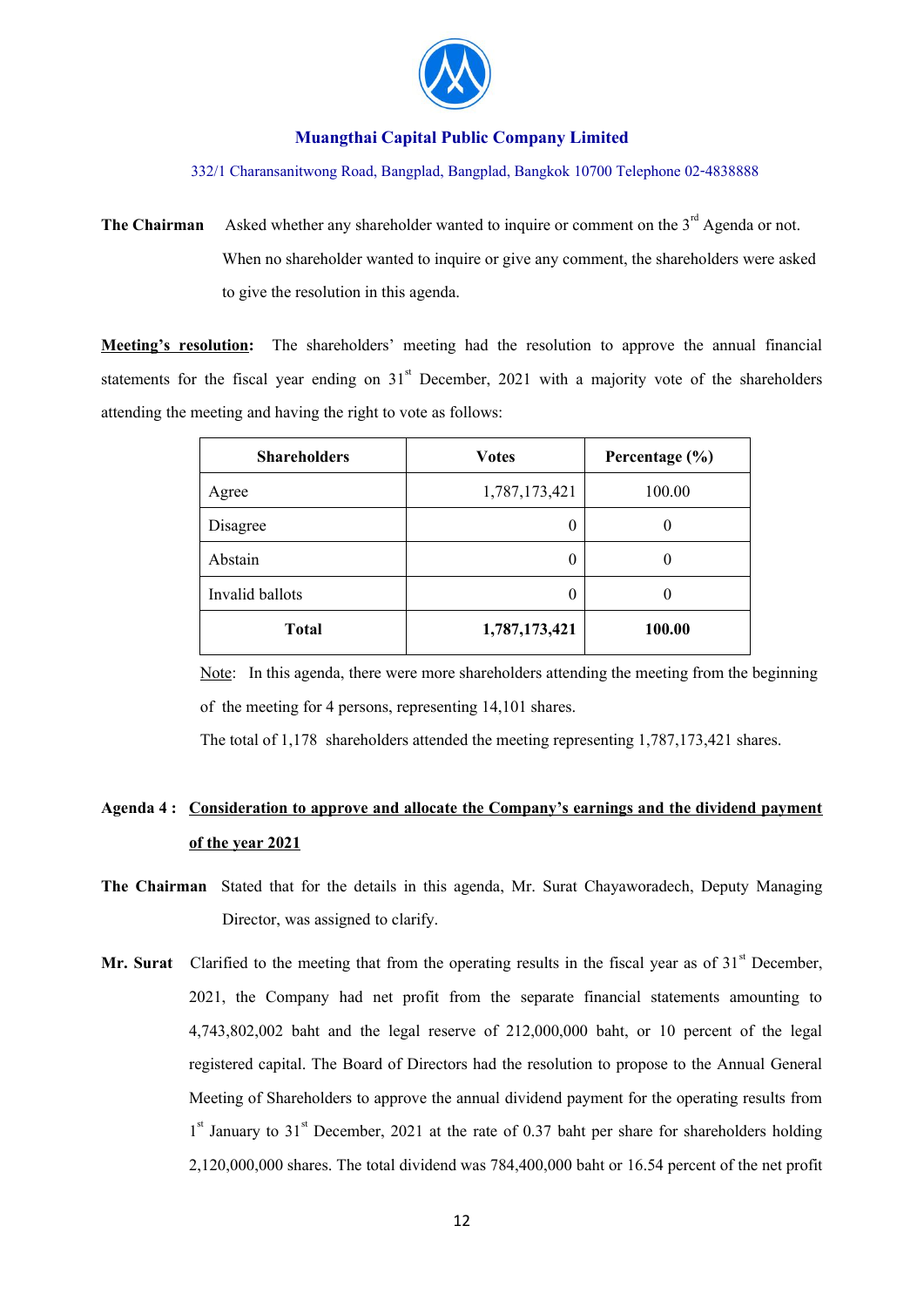

#### 332/1 Charansanitwong Road, Bangplad, Bangplad, Bangkok 10700 Telephone 02-4838888

from the separate financial statements for 2021. From the Company's separate financial statements for each year, the names of shareholders entitled to receive dividends were determined on  $29<sup>th</sup>$  April, 2022, and the dividend payment was scheduled on  $17<sup>th</sup>$  May, 2022.

**The Chairman** Asked whether any shareholder wanted to inquire or comment on the 4<sup>th</sup> Agenda or not. When no shareholder wanted to inquire or give any comment, the shareholders were asked to give the resolution in this agenda.

**Meeting's resolution:** The shareholders' meeting had the resolution to approve the allocation of the Company's earnings and the dividend payment of the year 2021 with a majority vote of the shareholders attending the meeting and having the right to vote as follows:

| <b>Shareholders</b> | <b>Votes</b>  | Percentage $(\% )$ |
|---------------------|---------------|--------------------|
| Agree               | 1,787,173,722 | 100.00             |
| Disagree            | 0             |                    |
| Abstain             | 0             |                    |
| Invalid ballots     | 0             |                    |
| <b>Total</b>        | 1,787,173,722 | 100.00             |

 Note: In this agenda, there were more shareholders attending the meeting from the beginning of the meeting for 2 persons, representing 301 shares.

The total of 1,180 shareholders attended the meeting representing 1,787,173,722 shares.

# **Agenda 5 : Consideration to approve the nomination of directors resigning the office on term to return to the director's office for another term**

- **The Chairman** Stated that for the details in this agenda, Mr. Suchart Suphayak Nomination and Remuneration Committee, was assigned to clarify.
- **Mr. Suchart** Clarified that the Company's Articles of Association, Article 18, stated that at every annual meeting, at least one-thirds of the directors must retire from office. If the number of directors cannot be divided into three parts, they may retire by the number the closest to one-thirds. In the 2022 Annual General Meeting of Shareholders; 2 directors were due to retire by rotation as follows: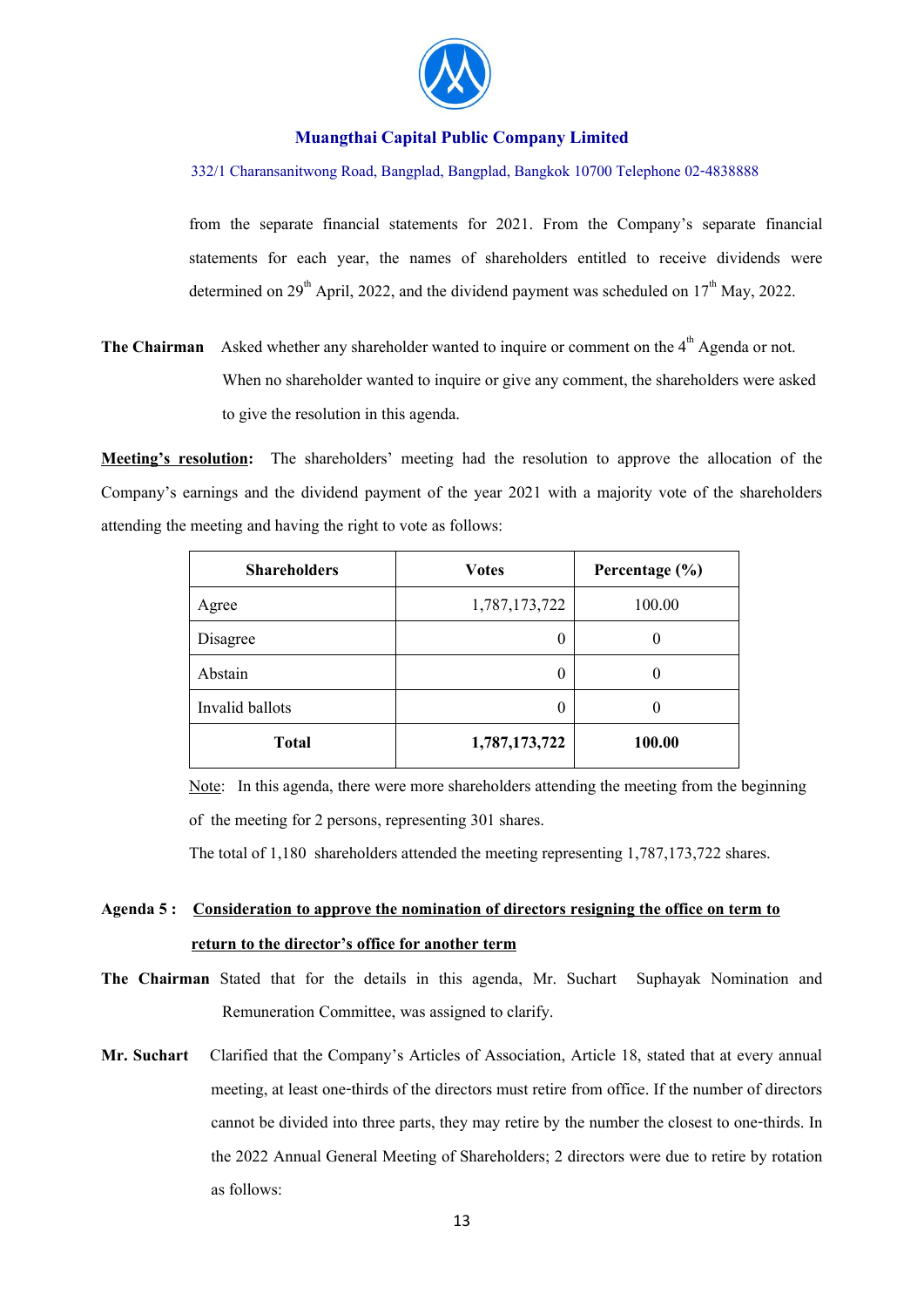

#### 332/1 Charansanitwong Road, Bangplad, Bangplad, Bangkok 10700 Telephone 02-4838888

| 1. Adm. Apichart Pengsritong |           | Chairman of the Board of Directors, Chairman of the |
|------------------------------|-----------|-----------------------------------------------------|
|                              |           | Nomination and Remuneration, Independent Director   |
| 2. Mr. Chuchat               | Petaumpai | Chairman of the Executive Committee, Member of Risk |
|                              |           | Management Committee and Director                   |

 The Company provided opportunities for shareholders to propose agenda and nominate qualified persons to be elected as directors in advance of the nomination process from October 2021 - January 2022 through the Company's website. The Company has published such information through the news system of the Stock Exchange of Thailand. It appeared that no shareholder proposed the agenda and nominated persons to be elected.

 In order to comply with the principles of good corporate governance, the directors who complete their terms as mentioned above and considered to have stakes in this agenda were asked to leave the meeting room until the consideration of this agenda has been completed. They could return to the meeting room after the completion of this agenda.

 The Nomination and Remuneration Committee considered in accordance with the criteria and method of selection by considering the structure of the Board of Directors of the Company and the qualifications of directors in various areas. It was of the opinion that all 2 directors were suitable for their qualifications, knowledge, competence and experience in the business related to the operation of the Company. This helped supporting the committee in determining business direction and management of the Company. This helped developing the Company as well. Therefore, it was deemed appropriate to propose that Adm. Apichart Pengsritong and Mr. Chuchat Petaumpai to be considered as directors for another term.

**The Chairman** Asked whether any shareholder wanted to inquire or comment on the 5<sup>th</sup> Agenda or not.

 When no shareholder wanted to inquire or give any comment, the shareholders were asked to give the resolution in this agenda. To comply with good corporate governance guidelines, the Chairman asked the meeting to consider electing directors by voting in a ballot separately and individually.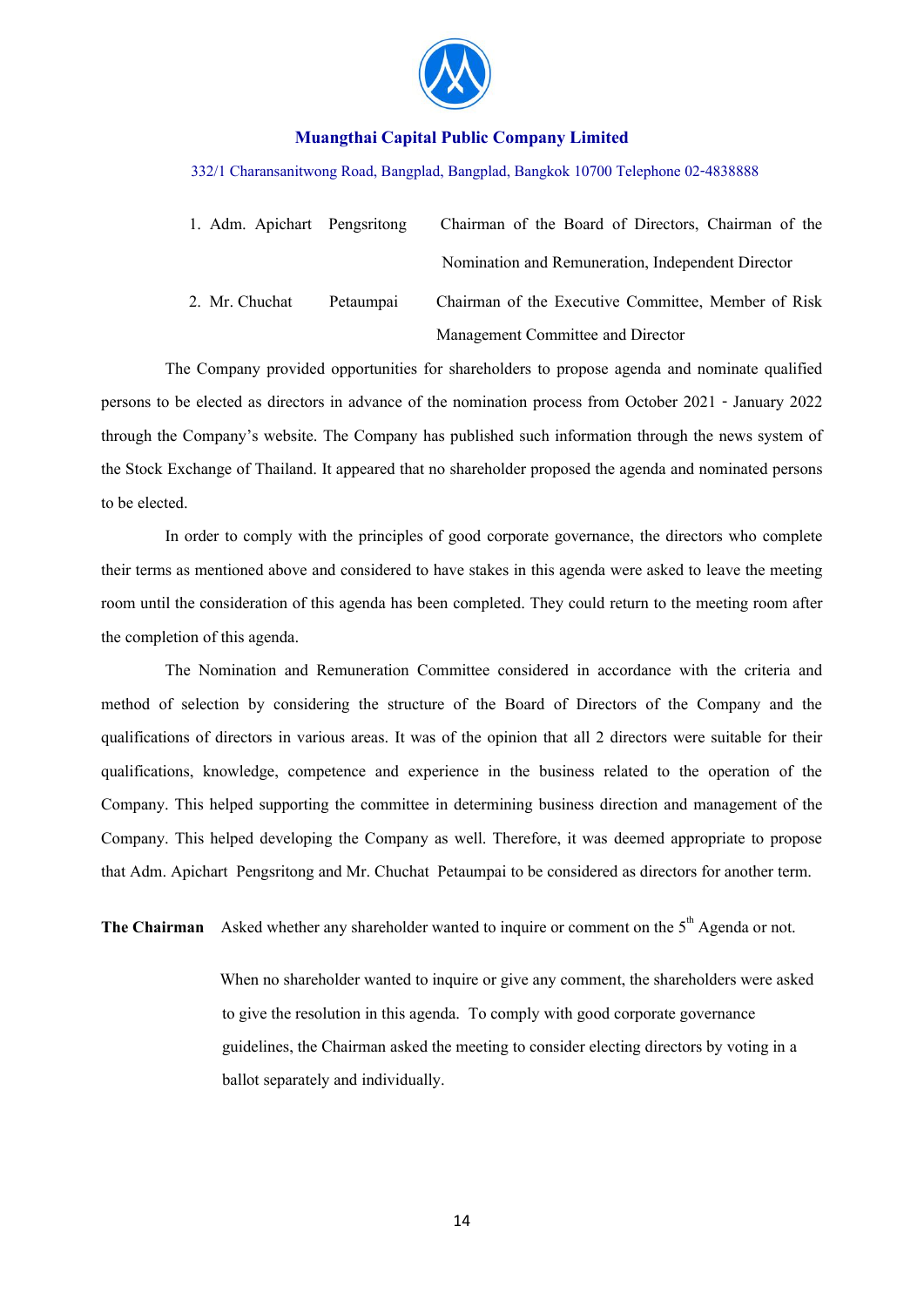

#### 332/1 Charansanitwong Road, Bangplad, Bangplad, Bangkok 10700 Telephone 02-4838888

**Meeting's resolution:** The shareholders' meeting had the resolution for the nomination of directors with a majority vote of the shareholders attending the meeting and having the right to vote as follows:

| <b>Shareholders</b> | <b>Votes</b>  | Percentage $(\% )$ |
|---------------------|---------------|--------------------|
| Agree               | 1,694,262,696 | 94.83              |
| Disagree            | 92,412,126    | 5.17               |
| Abstain             | 500,000       | $\theta$           |
| Invalid ballots     | $\theta$      | $\theta$           |
| <b>Total</b>        | 1,787,174,822 | 100.00             |

1. Adm. Apichart Pengsritong (Returning to the director's office for another term)

2. Mr. Chuchat Petaumpai (Returning to the director's office for another term)

| <b>Shareholders</b> | <b>Votes</b>  | Percentage $(\% )$ |
|---------------------|---------------|--------------------|
| Agree               | 1,076,156,103 | 99.91              |
| Disagree            | 962,319       | 0.09               |
| Abstain             | 710,056,400   | 0                  |
| Invalid ballots     | $\theta$      | 0                  |
| <b>Total</b>        | 1,787,174,822 | 100.00             |

 Note: In this agenda, there were more shareholders attending the meeting from the beginning of the meeting for 1 persons, representing 1,100 shares.

The total of 1,181 shareholders attended the meeting representing 1,787,174,822 shares.

# **Agenda 6 : Consideration to approve and determine the remuneration of directors for the year 2022**

**The Chairman** Stated that the Nomination and Remuneration Committee conducted the survey on the remuneration of directors and sub-committees for the year 2022 based on their responsibilities and the performance of duties of the Board of Directors. This included the survey of reference data with other companies in the same industry having similar size and business nature. The paid remuneration was found to be close to the overall average. The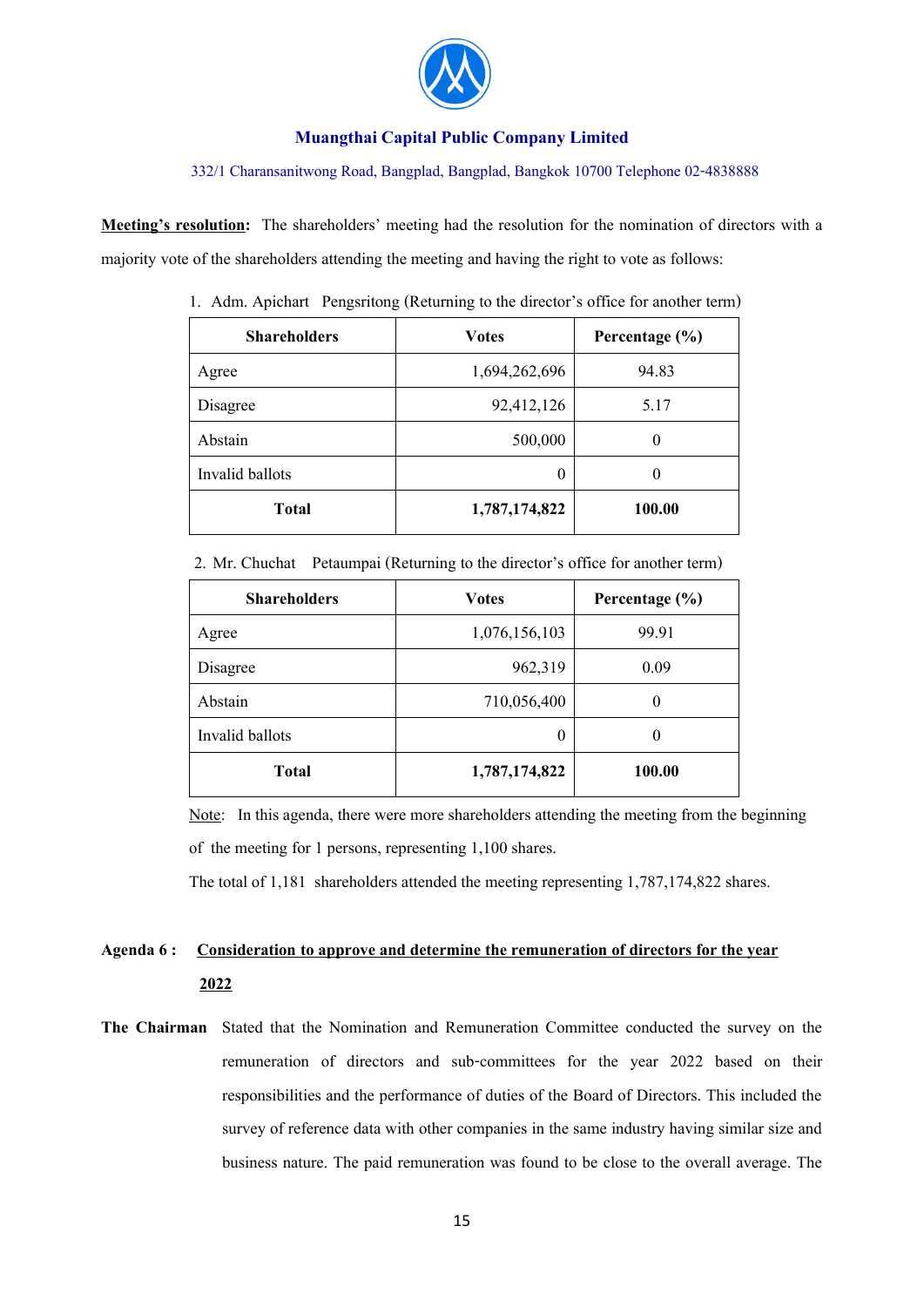

### 332/1 Charansanitwong Road, Bangplad, Bangplad, Bangkok 10700 Telephone 02-4838888

Board of Directors had considered appropriate to propose to the Annual General Meeting of Shareholders for considering approving the directors' remuneration for the year 2022 with the total amount not exceeding 10,000,000 baht (Ten million baht) same as the last year.

Amount: baht

|                                                                                                        | 2022 (Proposed year)     | 2021                     |  |
|--------------------------------------------------------------------------------------------------------|--------------------------|--------------------------|--|
| <b>Remuneration of directors</b>                                                                       | (Monthly remuneration)   | (Monthly remuneration)   |  |
| <b>Board of Directors</b>                                                                              |                          |                          |  |
| - President of the Board of Directors                                                                  | 40,000.                  | 40,000.                  |  |
| - Director                                                                                             | 35,000 .-                | 35,000.                  |  |
| <b>Remuneration of sub-committees</b>                                                                  | (Meeting allowance/time) | (Meeting allowance/time) |  |
| <b>Audit committee</b>                                                                                 |                          |                          |  |
| Chairman of the Committee                                                                              | 27,500 .-                | 27,500.                  |  |
| Director                                                                                               | 20,000.                  | 20,000.                  |  |
| 1) Nomination and Remuneration Committee 2) Corporate Governance Committee                             |                          |                          |  |
| 3) Risk Management Committee                                                                           |                          |                          |  |
| Chairman of the Committee                                                                              | 25,000.                  | 25,000.                  |  |
| Director                                                                                               | 20,000.                  | 20,000.                  |  |
| <b>Annual bonus:</b> For the operational performance of 2021 to be paid in 2022                        |                          |                          |  |
| - President of the Board of Directors in the amount of 810,000 baht / director 580,000 baht per person |                          |                          |  |
| Any other benefits                                                                                     | N/A                      | N/A                      |  |

Remark: 1. Compensation for any other benefits : None

- 2. The meeting fee/month and meeting fee/session for the year 2022 are the same rate as the year 2021
- **The Chairman** Asked whether any shareholder wanted to inquire or comment on the  $6<sup>th</sup>$  Agenda or not. When no shareholder wanted to inquire or give any comment, the shareholders were asked to give the resolution in this agenda.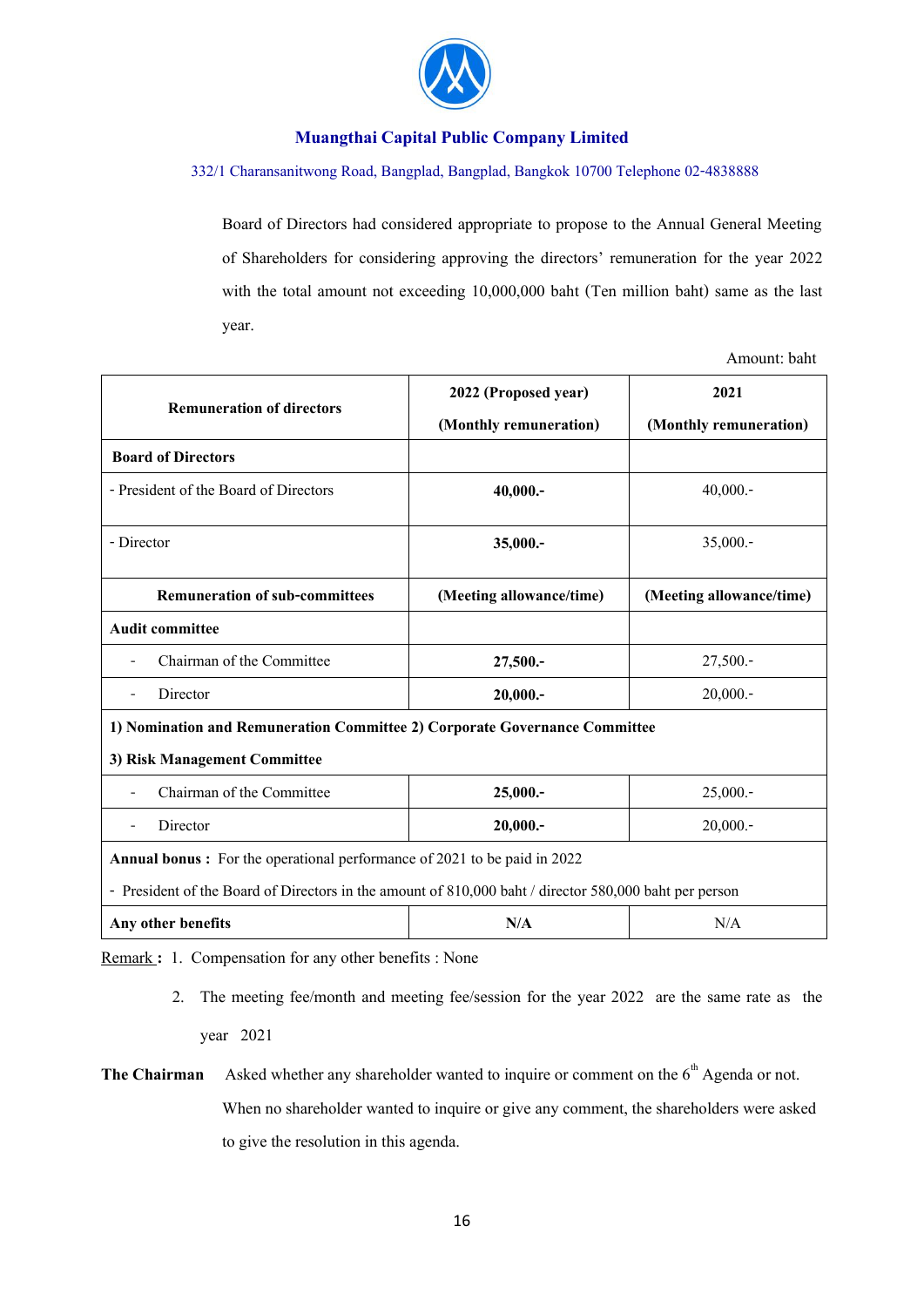

#### 332/1 Charansanitwong Road, Bangplad, Bangplad, Bangkok 10700 Telephone 02-4838888

**Meeting's resolution:** The shareholders' meeting had the resolution for the approval with the votes for not less than two-thirds of the total votes of the shareholders attending the meeting and having the right to vote as follows:

| <b>Shareholders</b> | <b>Votes</b>  | Percentage $(\% )$ |
|---------------------|---------------|--------------------|
| Agree               | 1,744,961,643 | 97.64              |
| Disagree            | 42,213,185    | 2.36               |
| Abstain             | $\theta$      | 0                  |
| Invalid ballots     | $\theta$      | 0                  |
| <b>Total</b>        | 1,787,174,828 | 100.00             |

 Note: In this agenda, there were more shareholders attending the meeting from the beginning of the meeting for 1 persons, representing 6 shares.

The total of 1,182 shareholders attended the meeting representing 1,787,174,828 shares.

# **Agenda 7 : Consideration to appoint the auditor and determined the remuneration for the audit of 2022**

- **The Chairman** Stated that for the details in this agenda, Mr. Sakchai, Legal Consultant and Meeting's Secretary, was assigned to clarify.
- **Mr.Sakchai** Clarified that the Board of Directors considered and screened by the Audit Committee to deem appropriate for proposing the shareholders' meeting to consider approving the appointment of an auditor from KPMG Phoomchai Audit Company Limited to be the auditor of the Company and the subsidiaries for the year  $2022$  (as the  $3<sup>th</sup>$  year). This was the certified auditing company both locally and internationally having sufficient and knowledgeable personnel. The competence and remuneration were reasonable.

The auditors presented to the general meeting of shareholders to consider and approve were listed below.

1. **Mr. Chanchai Sakulkerdsin**, Certified Public Accountant, Registration No. 6827 and/or (signed the financial statements of the Company and the subsidiaries in Quarter 1/2020 and Quarter 2/2020)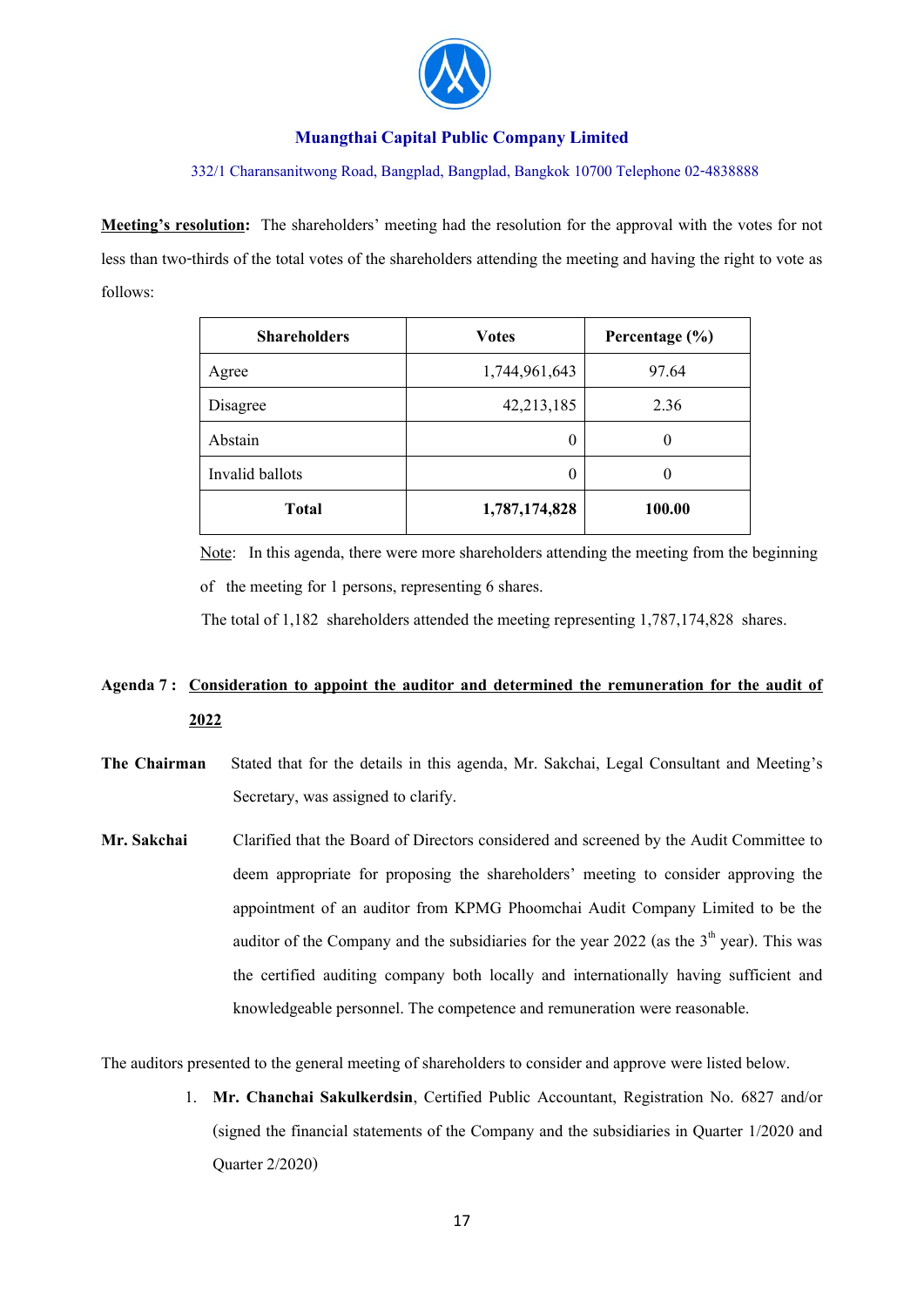

332/1 Charansanitwong Road, Bangplad, Bangplad, Bangkok 10700 Telephone 02-4838888

- 2. **Mr. Chokchai Ngamwutthikul**, Certified Public Accountant, Registration No. 9728 and/or (Has never signed the financial statements of the Company and the subsidiaries)
- 3. **Ms. Sureerat Thongarunsaeng**, Certified Public Accountant (Thailand) No. 4409 and/or (Has never signed the financial statements of the Company and the subsidiaries)
- 4. **Ms. Orawan Chunhakitpaisan**, Certified Public Accountant, Registration No. 6105 (signed the financial statements of the Company and the subsidiaries in Q3/2020 to Q4/2021).

 Any of the auditors had the power to sign and certify the audit, express an opinion on the financial statements of the Company and the subsidiaries, and receive the remuneration in the amount of 4,800,000 baht per year, excluding other expenses. If such certified auditor is unable to perform his/her assigned duties, then KPMG Phoomchai Audit Limited can arrange for another certified auditor to replace him/her.

**The Chairman** Asked whether any shareholder wanted to inquire or comment on the  $7<sup>th</sup>$  Agenda or not. When no shareholder wanted to inquire or give any comment, the shareholders were asked to give the resolution in this agenda.

**Meeting's resolution:** The shareholders' meeting had the resolution for the approval with a majority vote of the shareholders attending the meeting and having the right to vote as follows:

| <b>Shareholders</b> | <b>Votes</b>  | Percentage $(\% )$ |
|---------------------|---------------|--------------------|
| Agree               | 1,784,351,728 | 99.84              |
| Disagree            | 2,823,100     | 0.16               |
| Abstain             | 0             | O                  |
| Invalid ballots     | $\theta$      |                    |
| <b>Total</b>        | 1,787,174,828 | 100.00             |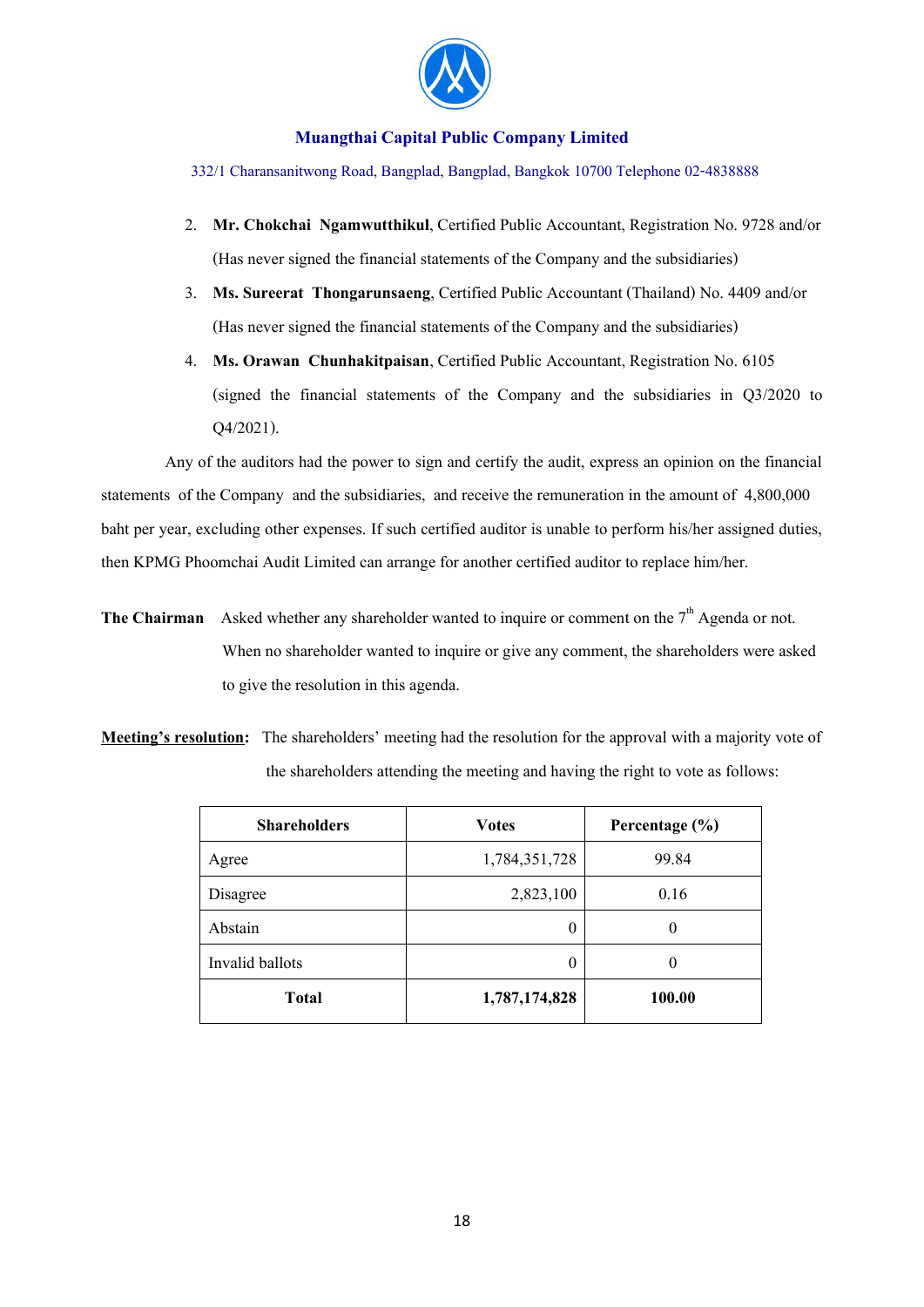

332/1 Charansanitwong Road, Bangplad, Bangplad, Bangkok 10700 Telephone 02-4838888

# **Agenda 8 : Consideration to increase the credit limit for issuing and offering debentures in the amount of 30,000 million baht**

- **The Chairman** Stated that for the details in this agenda, Mr. Sakchai, Legal Consultant and Meeting's Secretary, was assigned to clarify.
- **Mr.Sakchai** Clarified that in order to support the business expansion and increase the financial liquidity, the Board of Directors had the opinion that the debenture financing was another flexible option that could determine the amount of funds in accordance with the use of the Company's funds. It was therefore deemed appropriate for the meeting to consider and approve the increase of the credit limit for issuing and offering debentures in the amount of 30,000 million baht, from not more than 75,000 million baht to not more than 105,000 million baht or equivalent by issuing and offering only one or several sets at the same time or as many times as possible. In addition, the Company could issue additional debentures in the event of redemption or repurchase of debentures that have been issued within the above credit limit (Revolving Basis) with the maturity of the debentures not exceeding 10 years when including the original amount approved by the shareholders' meeting. (including the amount of the years 2017 - 2021) with the total amount not exceeding 105,000 million baht.

**The Chairman** Asked whether any shareholder wanted to inquire or comment on the 8<sup>th</sup> Agenda or not.

The shareholders had some inquiries and comments as follows:

- Mr. Somkid Wongpakorn : (Shareholder presenting in person) asked the following questions: How the impact of the Company issuing debentures every year is?
- Mr.Kitsada Kuruchitkosol : Assistant Treasury and Corporate Finance Manager clarified as follows: In the quarter of 2/22 or the quarter of 3/22, there may not be a clear impact because the Company has locked in some part of the finance cost. However, in the quarter of 4/22 after FED announced interest rate hikes, there may be a cost increase in the quarter of 4/22. Overall, the year the interest rate is still in the range that the Company has set around 3.5%.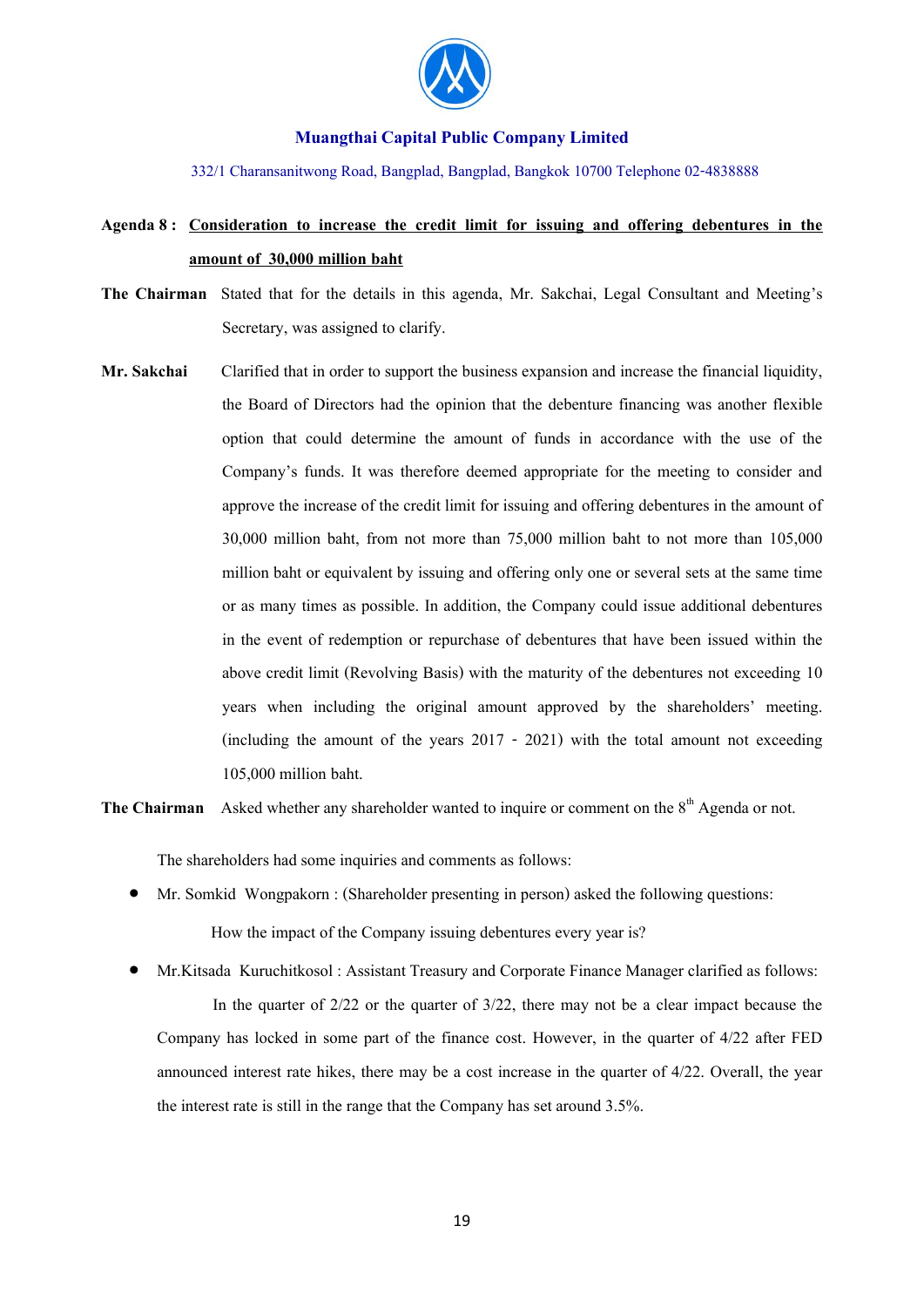

332/1 Charansanitwong Road, Bangplad, Bangplad, Bangkok 10700 Telephone 02-4838888

- Mr. Saritpong Thesabamrung : (Attorney of shareholder) asked the following question: How much is the current debentures issued ?
- Mr.Kitsada Kuruchitkosol : Assistant Treasury and Corporate Finance Manager clarified as follows: Currently, the issued debentures are around 52,000 million baht.
- Mr. Hangchai Akkawatsakul: (Attorney of shareholder) asked the following questions:
	- 1. How many debentures have been offered at present and what is the average interest rate?
	- 2. What is the current rating of the Company's debentures?
- Mr.Kitsada Kuruchitkosol : Assistant Treasury and Corporate Finance Manager clarified as follows:
	- 1. At present, the Company has outstanding debentures of approximately 52,000 million baht and the interest rate of debentures issued within the range of  $3.0\%$  -  $3.70\%$ .
	- 2. The Company debentures are rated at BBB+
- Mr. Hangchai Akkawatsakul : (Attorney of shareholder) asked the following question: In the future, will the Company invest in cryptocurrencies to build financial strength?
- Mr. Chuchat Petaumpai : Chairman of the Executive Committee, clarified as follows:

For the digital investment segment, the Company has no policy to operate in this area because there is still high risk and the rules of digital investment are still unclear.

• Mr. Taweechai Anantavanichaya : (shareholders personally) asked the following questions:

What is the current  $D/E$  of the Company? How much will the Company be able to issue debentures to D/E? At present, does the amount of debentures issued hits the ceiling?

- Mr.Kitsada Kuruchitkosol : Assistant Treasury and Corporate Finance Manager clarified as follows: At present, D/E is at 2.96 times, according to the bond issuance framework that D/E is set to not more than 7 times. However, as the Company has conditions with financial institutes of not more than 4 times, the Company is able to issue a large number of debentures.
- Mr. Kittiyot Aphakiatwong : (Shareholder presenting in person) asked the following question:

As MTC issues debentures frequently and continuously, is there an idea for issuing warrants or dividends in stocks ?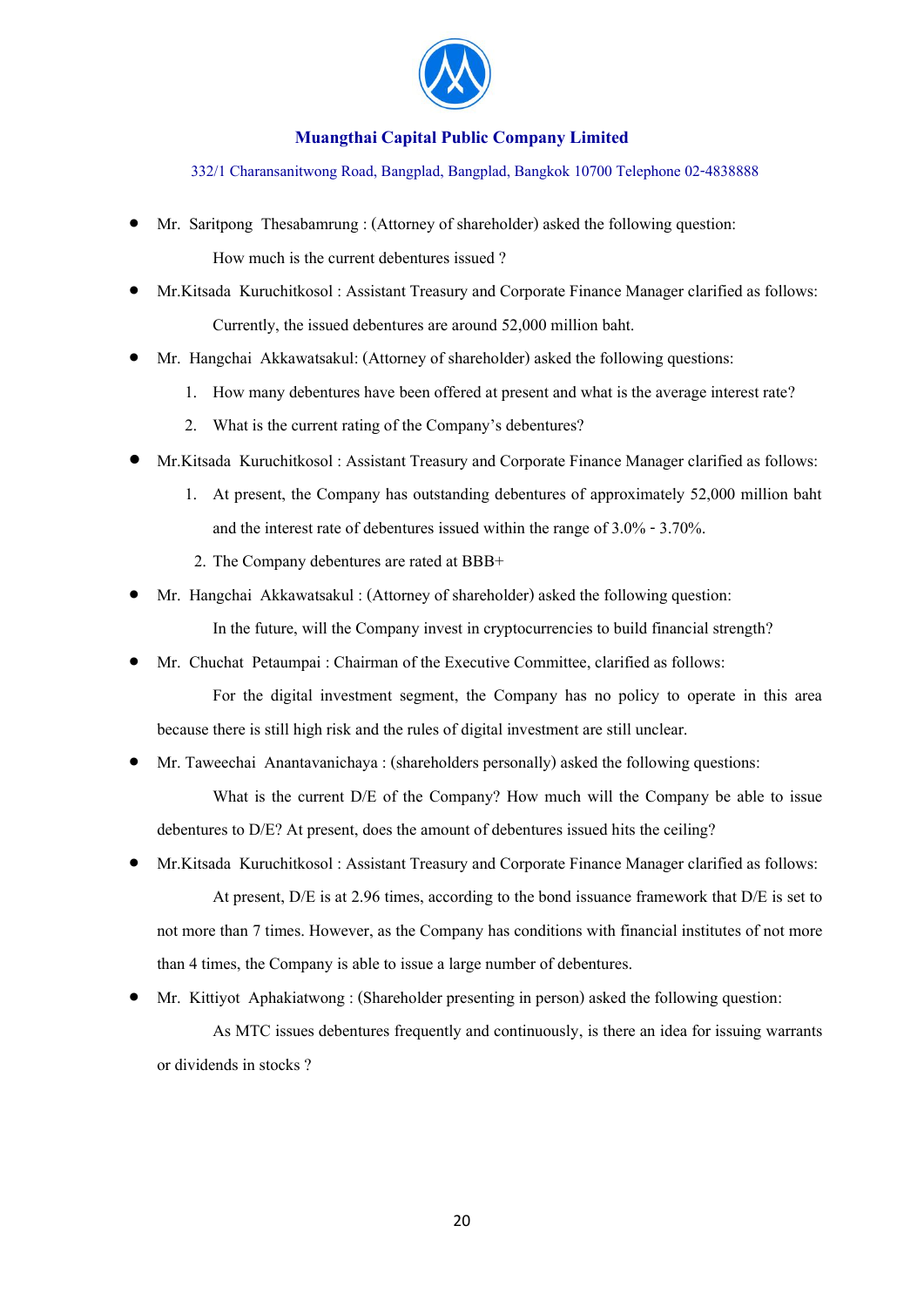

332/1 Charansanitwong Road, Bangplad, Bangplad, Bangkok 10700 Telephone 02-4838888

• Mr. Chuchat Petaumpai : Chairman of the Executive Committee, clarified as follows:

At present, the bond issuance has received good response. In each round where the debentures are announced, the total amount of the subscription is higher than the amount announced for the sale of debentures. Therefore, there is no need to issue warrant in any way.

**The Chairman** Stated that if no shareholder wanted to inquire or give any comment, the shareholders were asked to give the resolution in this agenda.

**Meeting's resolution:** The shareholders' meeting had the resolution to approve the issuance and offering of debentures with the votes of not less than three-fourths (3/4) of the shareholders attending the meeting and having the right to vote as follows:

| <b>Shareholders</b> | <b>Votes</b>  | Percentage $(\% )$ |
|---------------------|---------------|--------------------|
| Agree               | 1,739,595,622 | 97.34              |
| Disagree            | 47,579,206    | 2.66               |
| Abstain             | 0             | $\theta$           |
| Invalid ballots     | 0             | $\theta$           |
| Total               | 1,787,174,828 | 100.00             |

# **Agenda 9** : **Consideration to approve the amendment of the objectives and amending the Memorandum of Association Clause 3. of the Company**

- **The Chairman** Stated that for the details in this agenda, Mr. Sakchai, Legal Consultant and Meeting's Secretary, was assigned to clarify.
- **Mr. Sakchai** For the purpose of the company covering and supporting the Company's business operations that may occur in the future The Company therefore had to amend the objectives of the Company according to the details shown below and amendment to Clause 3. of the Company's Memorandum of Association to be consistent with the amendment the objectives of the Company as well.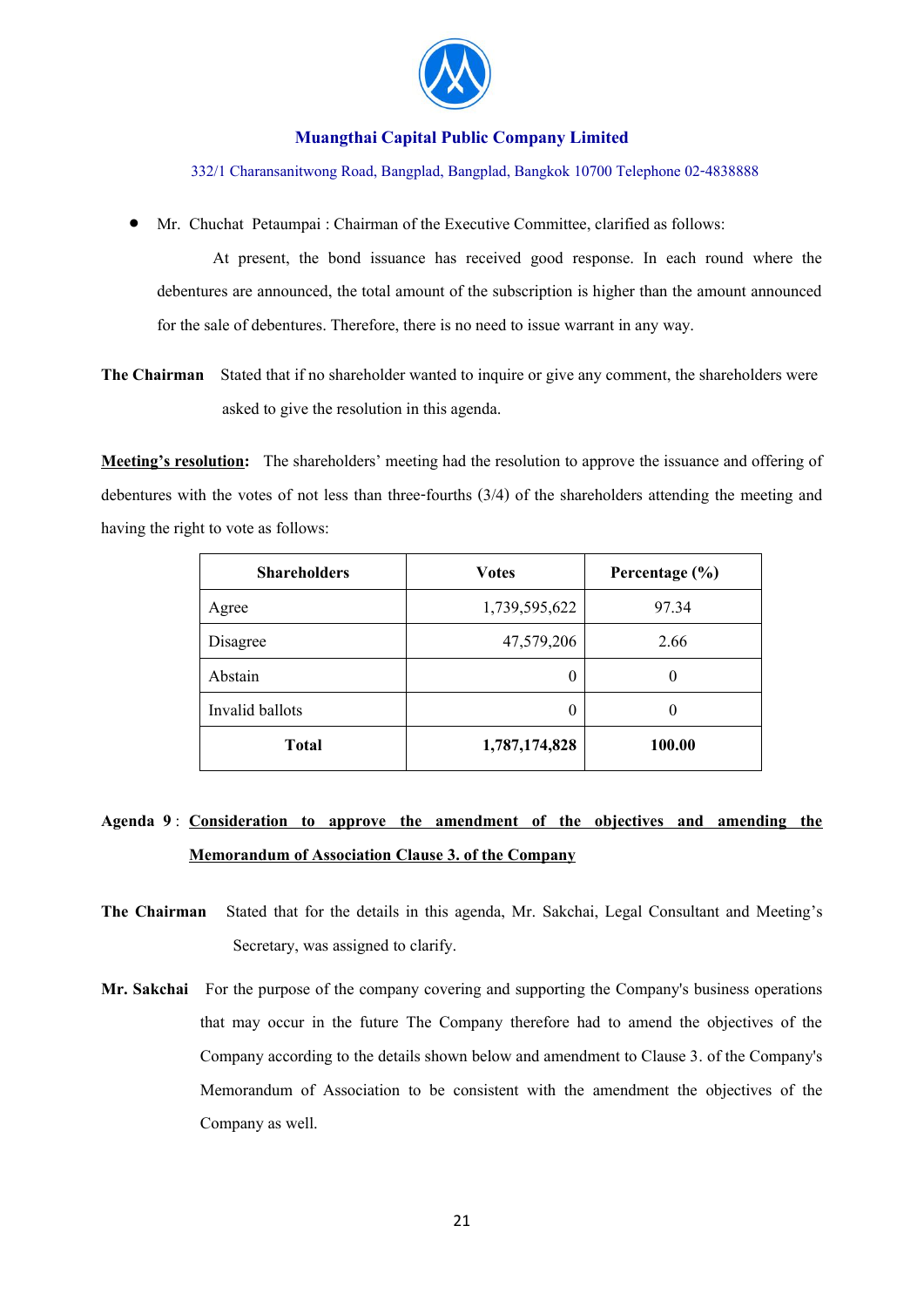

332/1 Charansanitwong Road, Bangplad, Bangplad, Bangkok 10700 Telephone 02-4838888

The details of the amendment is as follows:

- 1. Details are as follows: An addition of 1 Company's objective as detailed below "Company's objective 48 The business of money transfer by electronic which is a transfer between the transferor's bank account and the transferee or transfers between the sender and the transferee who don't have a bank account for either parties or only one party."
- 2. To be in accordance with the addition of the new Company's objective as stated above, it is necessary that Clause 3 of the Memorandum of Association of the Company be amended

From : Clause 3 : "The objectives of the Company are included in 47 clauses

To : Clause 3 : "The objectives of the Company are included in 48 clauses

 For convenience and flexibility, the Board of Directors' Meeting has deemed it appropriate to propose to the shareholders' meeting to approve the granting of authorization to the authorized signatory directors of the Company and any person appointed by the authorized signatory directors of the Company to register the addition of the Company's objective and the amendment to Clause 3. of the Memorandum of Association, regarding the Company's objectives, with the Department of Business Development, Ministry of Commerce and to amend the terms in the relevant documents, as well as to undertake any necessary and relevant act in accordance with the registrar's order to complete the registration.

**The Chairman** asked whether any shareholder wanted to inquire or comment on the 9<sup>th</sup> Agenda or not.

The shareholders had some inquiries and comments as follows:

• Mr. Saritpong Thesabamrung : (Attorney of shareholder) asked the following question:

Does Objective No. 48, which has been increased, have to be approved by any agency or not, for example, whether or not a request from the Bank of Thailand is required?

Ms. Monthon Onphan : Company Secretary clarified as follows:

After the shareholders approve in principle, the Company will submit registration documents with the Department of Business Development, Ministry of Commerce to register additional Objective No. 48. After receiving the certificate, the operation will continue to submit a letter to apply for a license with the Bank of Thailand.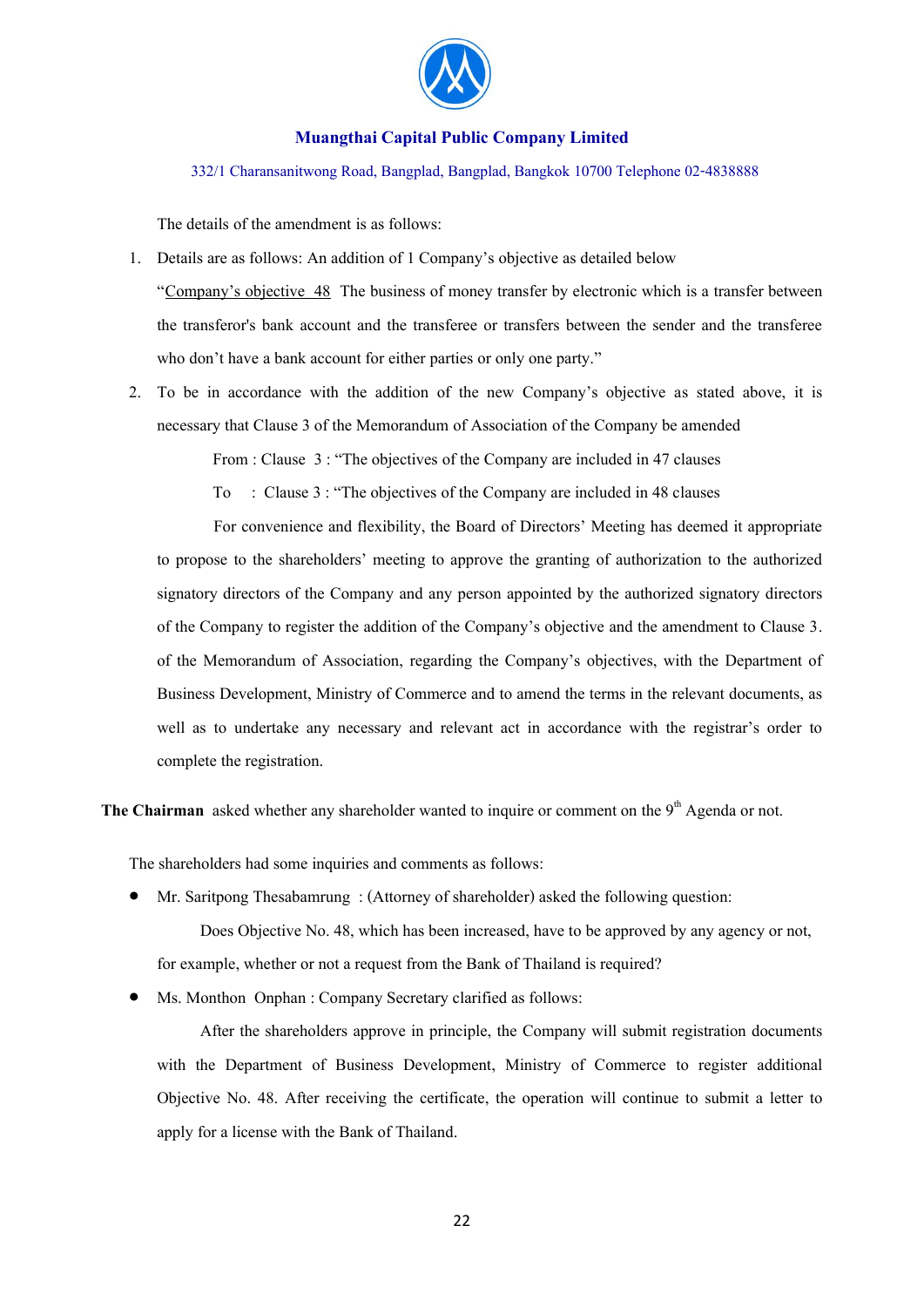

#### 332/1 Charansanitwong Road, Bangplad, Bangplad, Bangkok 10700 Telephone 02-4838888

**Meeting's resolution:** The shareholders' meeting had the resolution to approve the amendment of the objectives and amending the Memorandum of Association Clause 3. of the Companywith the votes of not less than three-fourths (3/4) of the shareholders attending the meeting and having the right to vote as follows:

| <b>Shareholders</b> | <b>Votes</b>  | Percentage (%) |
|---------------------|---------------|----------------|
| Agree               | 1,787,174,830 | 100.00         |
| Disagree            | 0             | 0              |
| Abstain             | 0             | 0              |
| Invalid ballots     | 0             | $\theta$       |
| <b>Total</b>        | 1,787,174,830 | 100.00         |

 Note : In this agenda item, there were additional shareholders attending the Meeting representing 1 shareholders representing the number of shares 2 shares Total shareholders 1,183 Total shares 1,787,174,830 shares

#### **Agenda 10 : Consideration on other matters**

**The Chairman** Asked whether any shareholder wanted to inquire, comment, or propose any other matters for consideration in this agenda or not.

The shareholders had some inquiries and comments as follows:

- Ms. Pornphimon Pathomsak : (Shareholder presenting in person) asked the following question: Does the Company have the plan to invest in technology companies such as fintechs or JV of banks like other companies and how?
- Mr. Chuchat Petaumpai : Chairman of the Executive Committee, clarified as follows:

For JV with fintech, the Company has no policy in this regard. As for joint investment with the bank, there have been some contacts. It will be part of the payment business. The Company refused as we had consulted with the team and saw that it should be delayed.

**The Chairman** Asked whether any shareholder wanted to inquire or give any comment more or not. No shareholder expressed the opinion or proposed any other matters. The meeting's secretary summarized the number of shareholders attending the 2022 Annual General Meeting of Shareholders with the details as below: